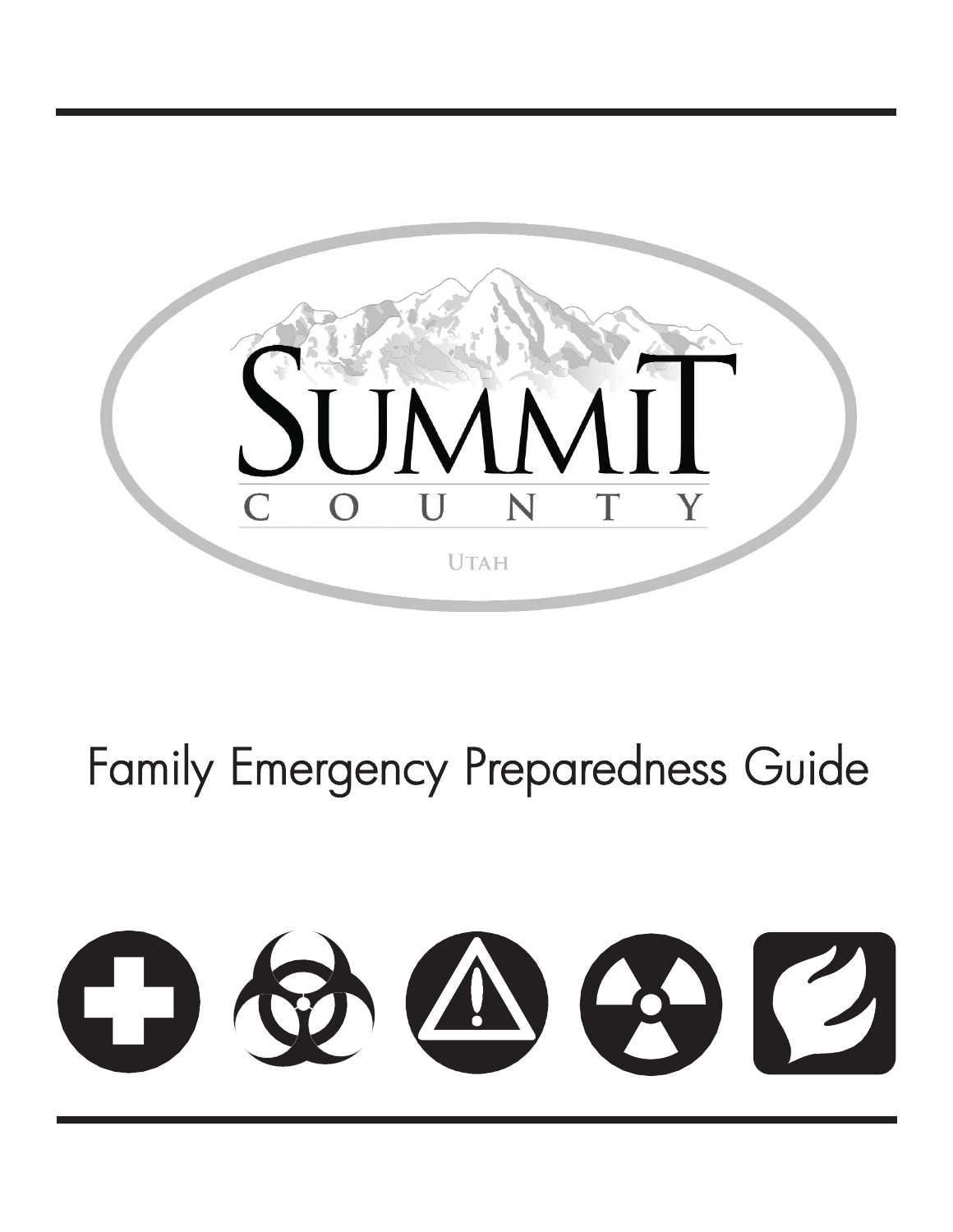# TABLE OF CONTENTS

| Non-Prescription Drugs / Sanitation / Tools and Supplies 4<br>Clothing and Bedding / Special Items / For Baby 4<br>Important Family Documents / Important Reminders 5<br>Flooding<br>Power Outage (and a series are a series and a series are series and a series and a series of $8$<br>Family Emergency Information (Pull-out Section) 25 |  |
|---------------------------------------------------------------------------------------------------------------------------------------------------------------------------------------------------------------------------------------------------------------------------------------------------------------------------------------------|--|
|                                                                                                                                                                                                                                                                                                                                             |  |
|                                                                                                                                                                                                                                                                                                                                             |  |
|                                                                                                                                                                                                                                                                                                                                             |  |
|                                                                                                                                                                                                                                                                                                                                             |  |
|                                                                                                                                                                                                                                                                                                                                             |  |
|                                                                                                                                                                                                                                                                                                                                             |  |
|                                                                                                                                                                                                                                                                                                                                             |  |
|                                                                                                                                                                                                                                                                                                                                             |  |
|                                                                                                                                                                                                                                                                                                                                             |  |
|                                                                                                                                                                                                                                                                                                                                             |  |
|                                                                                                                                                                                                                                                                                                                                             |  |
|                                                                                                                                                                                                                                                                                                                                             |  |
|                                                                                                                                                                                                                                                                                                                                             |  |
|                                                                                                                                                                                                                                                                                                                                             |  |
|                                                                                                                                                                                                                                                                                                                                             |  |
|                                                                                                                                                                                                                                                                                                                                             |  |
|                                                                                                                                                                                                                                                                                                                                             |  |
|                                                                                                                                                                                                                                                                                                                                             |  |
|                                                                                                                                                                                                                                                                                                                                             |  |
|                                                                                                                                                                                                                                                                                                                                             |  |
|                                                                                                                                                                                                                                                                                                                                             |  |
|                                                                                                                                                                                                                                                                                                                                             |  |
|                                                                                                                                                                                                                                                                                                                                             |  |
|                                                                                                                                                                                                                                                                                                                                             |  |
|                                                                                                                                                                                                                                                                                                                                             |  |
|                                                                                                                                                                                                                                                                                                                                             |  |
|                                                                                                                                                                                                                                                                                                                                             |  |
|                                                                                                                                                                                                                                                                                                                                             |  |
|                                                                                                                                                                                                                                                                                                                                             |  |
|                                                                                                                                                                                                                                                                                                                                             |  |
|                                                                                                                                                                                                                                                                                                                                             |  |
|                                                                                                                                                                                                                                                                                                                                             |  |
|                                                                                                                                                                                                                                                                                                                                             |  |
|                                                                                                                                                                                                                                                                                                                                             |  |
|                                                                                                                                                                                                                                                                                                                                             |  |
|                                                                                                                                                                                                                                                                                                                                             |  |
|                                                                                                                                                                                                                                                                                                                                             |  |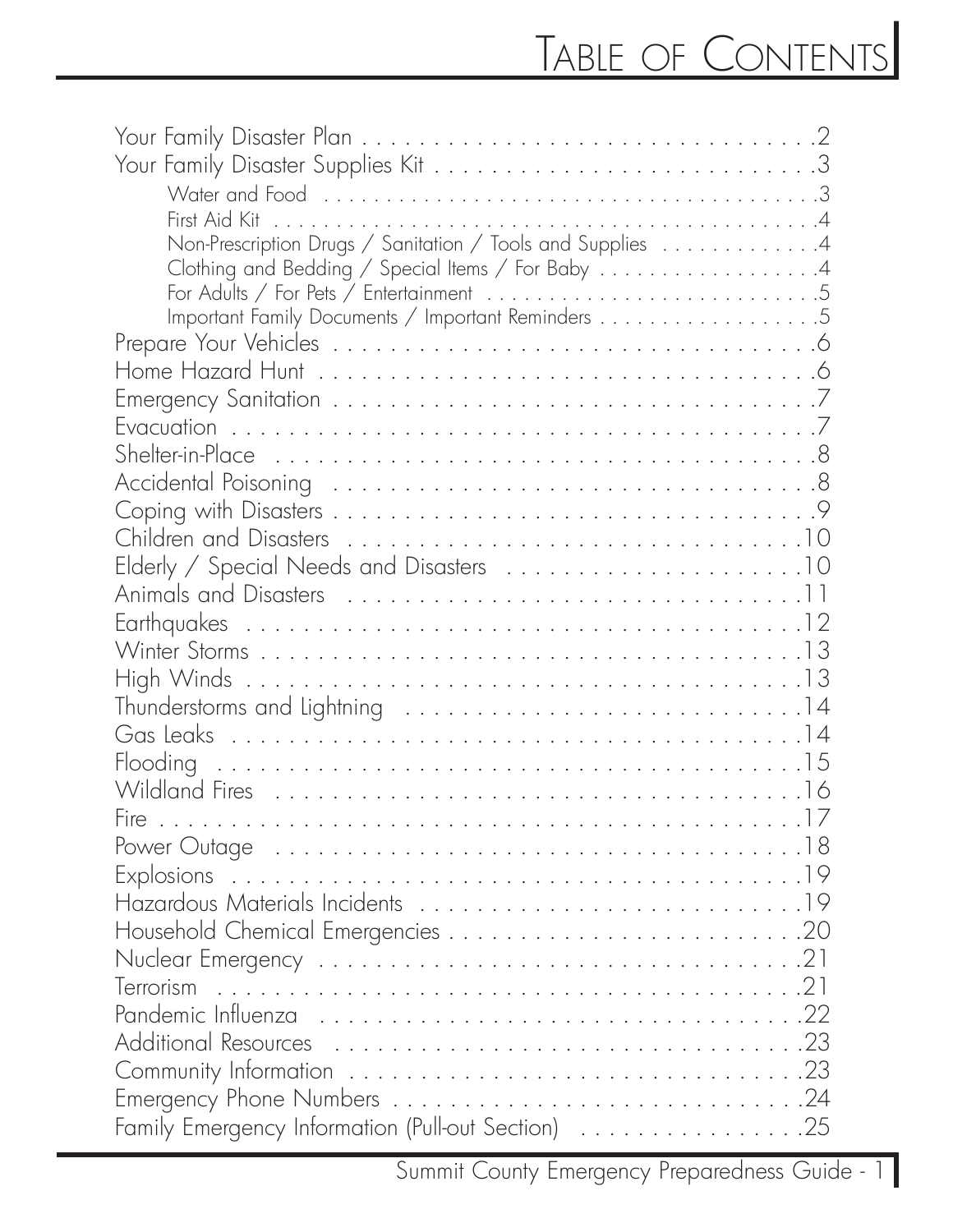## YOUR FAMILY DISASTER PLAN

Disaster can strike quickly and without warning. It can force you to evacuate your neighborhood or confine you to your home. What would you do if basic services - water, gas, electricity or telephones - were cut off? Local officials and relief workers will be on the scene after a disaster, but they cannot reach everyone right away.

Families can - and do - cope with disaster by preparing in advance and working together as a team. Follow the steps listed in this brochure to create your family's disaster plan. Knowing what to do is your best protection and your responsibility.

Where will your family be when disaster strikes? They could be anywhere - at work, at school or in the car.

How will you find each other? Will you know if your children are safe?

#### Four Steps to Safety

1. Find Out What Could Happen to You

#### Disasters that May Affect Your Family

| Natural        | Human               |
|----------------|---------------------|
| Winter Storm   | Bomb Threat         |
| Wildland Fire  | Fire                |
| Earthquake     | Hazardous Materials |
| Cold/Heat Wave | Terrorism           |

Technological Structural Failures Transportation Failures Utilities Failures

#### 2. Create a Disaster Plan

Meet with your family and discuss why you need to prepare for disaster. Explain the dangers of fire, severe weather and earthquakes to children. Plan to share responsibilities and work together as a team.

- Discuss the types of disasters that are most likely to happen. Explain what to do in each case.
- Pick two places to meet:
	- 1. Right outside your home in case of a sudden emergency, like a fire.
	- 2. Outside your neighborhood in case you can't return home. Everyone must know the address and phone number.
- Ask an out-of-state friend to be your "family contact." After a disaster, it's often easier to call long distance. Other family members should call this person and tell them where they are. Everyone must know your contact's phone number.
- Discuss what to do in an evacuation. Plan how to take care of your pets.

#### 3. Complete This Checklist

- Post emergency telephone numbers by phones (fire, police, ambulance, etc.).
- Teach children how and when to call 9-1-1 or your local Emergency Medical Services number for emergency help.
- Show each family member how and when to turn off the water, gas and electricity at the main switches.
- Check if you have adequate insurance coverage.
- Teach each family member how to use the fire extinguisher (ABC type), and show them where it's kept.
- Install smoke detectors on each level of your home, especially near bedrooms.
- Conduct a home hazard hunt.
- Stock emergency supplies and assemble a Disaster Supplies Kit.
- Take a Red Cross first aid and CPR class.
- Determine the best escape routes from your home. Find two ways out of each room.
- Find the safe spots in your home for each type of disaster.

#### 4. Practice and Maintain Your Plan

- Quiz your kids every six months so they remember what to do.
- Conduct fire and emergency evacuation drills.
- Replace stored water every three months and stored food every six months.
- Test and recharge your fire extinguisher(s) according to manufacturer's instructions.
- Test your smoke detectors monthly and change the batteries at least once a year.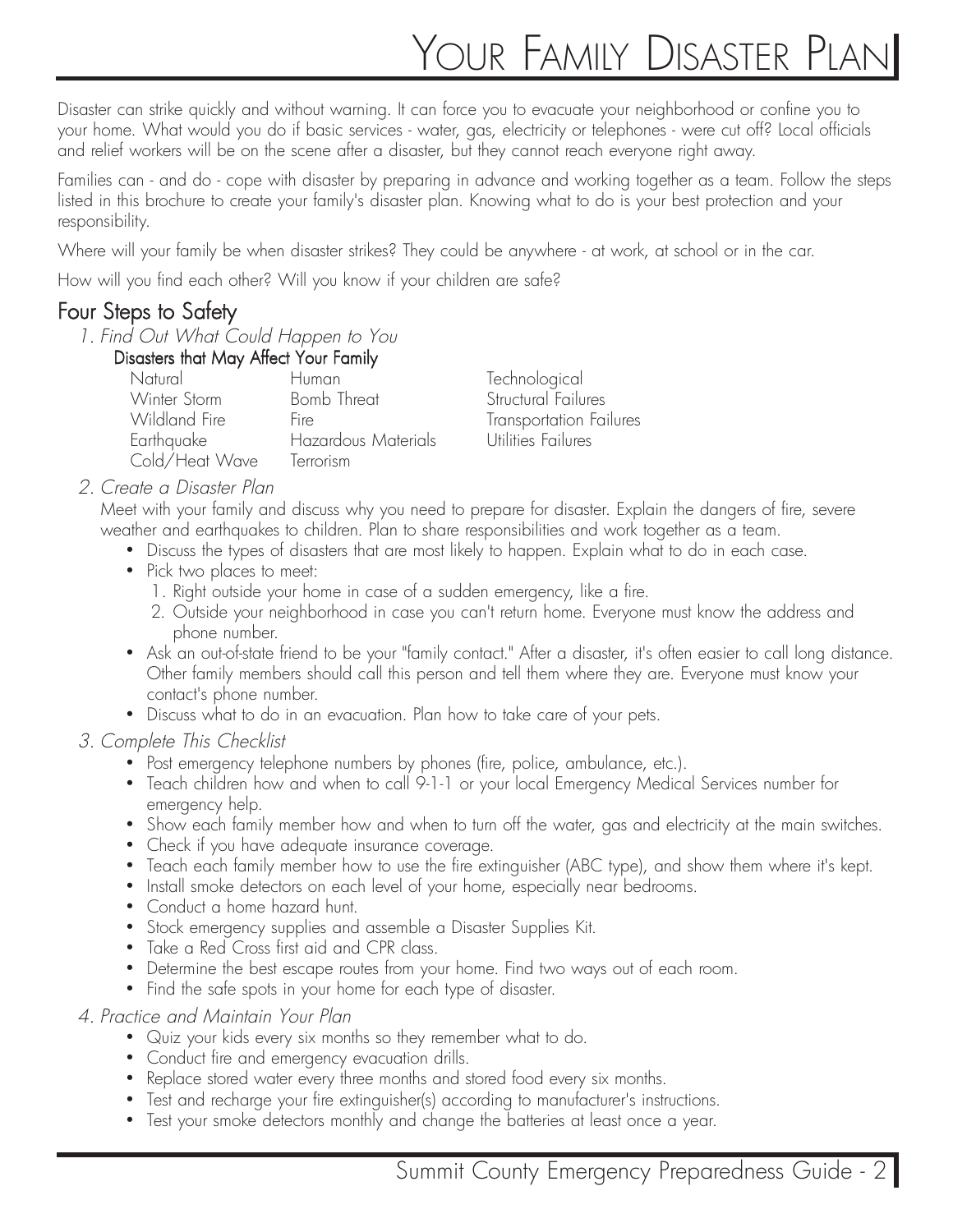# YOUR FAMILY DISASTER SUPPLIES KIT

Disasters happen anytime and anywhere. And when disaster strikes, you may not have much time to respond. A highway spill or hazardous material could mean evacuation. A winter storm could confine your family at home. An earthquake, flood, tornado, or any other disaster could cut water, electricity, and telephones-for days.

After a disaster, local officials and relief workers will be on the scene, but they cannot reach everyone immediately. You could get help in hours, or it may take days. Would your family be prepared to cope with the emergency until help arrives?

Your family will cope best by preparing for disaster before it strikes. One way to prepare is by assembling a Disaster Supplies Kit. Once disaster hits, you won't have time to shop or search for supplies. But if you've gathered supplies in advance, your family can endure an evacuation or home confinement.

#### Prepare Your Kit

- Review the checklist below.
- Gather the supplies that are listed. You may need them if your family is confined at home.
- Place the supplies you'd most likely need for an evacuation in an easy-to-carry container.
- There are six basics you should stock for your home: water, food, first aid supplies, clothing and bedding, tools and emergency supplies, and special items.

#### Possible Containers Include:

- A large, covered trash container
- A camping backpack
- A duffel bag

#### **Water**

- Store water in plastic containers such as soft drink bottles. Avoid using containers that will decompose or break, such as milk cartons or glass bottles. A normally active person needs to drink at least two quarts of water each day. Hot environments and intense physical activity can double that amount. Children, nursing mothers, and ill people will need more.
- Store one gallon of water per person per day.
- Keep at least a three-day supply of water per person (two quarts for drinking, two quarts for each person in your household for food preparation/sanitation).
- Don't forget water for your pets.
- Treat all water if unsure of its purity before using it for drinking, food preparation or hygiene. Before treating, let any suspected particles settle to the bottom or strain through layers of paper towels or cloth. Water can be safely treated by:
	- o Boiling for 10-12 minutes; or
	- o Adding 6-10 drops of bleach per gallon of water (don't use color-safe bleach). More bleach is not better, too much can make you ill.

#### Food

- Store at least a three-day supply of non-perishable food. Select foods that require no refrigeration, preparation or cooking, and little or no water. If you must heat food, pack a can of sterno. Select food items that are compact and lightweight. Include a selection of these following foods in your Disaster Supplies Kit:
	- Ready-to-eat canned meats, fruits, and vegetables
	- Canned juices, milk, soup (if powdered, store extra water)
	- Staples sugar, salt, pepper
	- High energy foods peanut butter, jelly, crackers, granola bars, trail mix
	- Vitamins
	- Food for infants/elder persons or persons on special diets
	- Comfort/stress foods cookies, hard candy, sweetened cereals, instant coffee
	- Disposable utensils, utility knife, can opener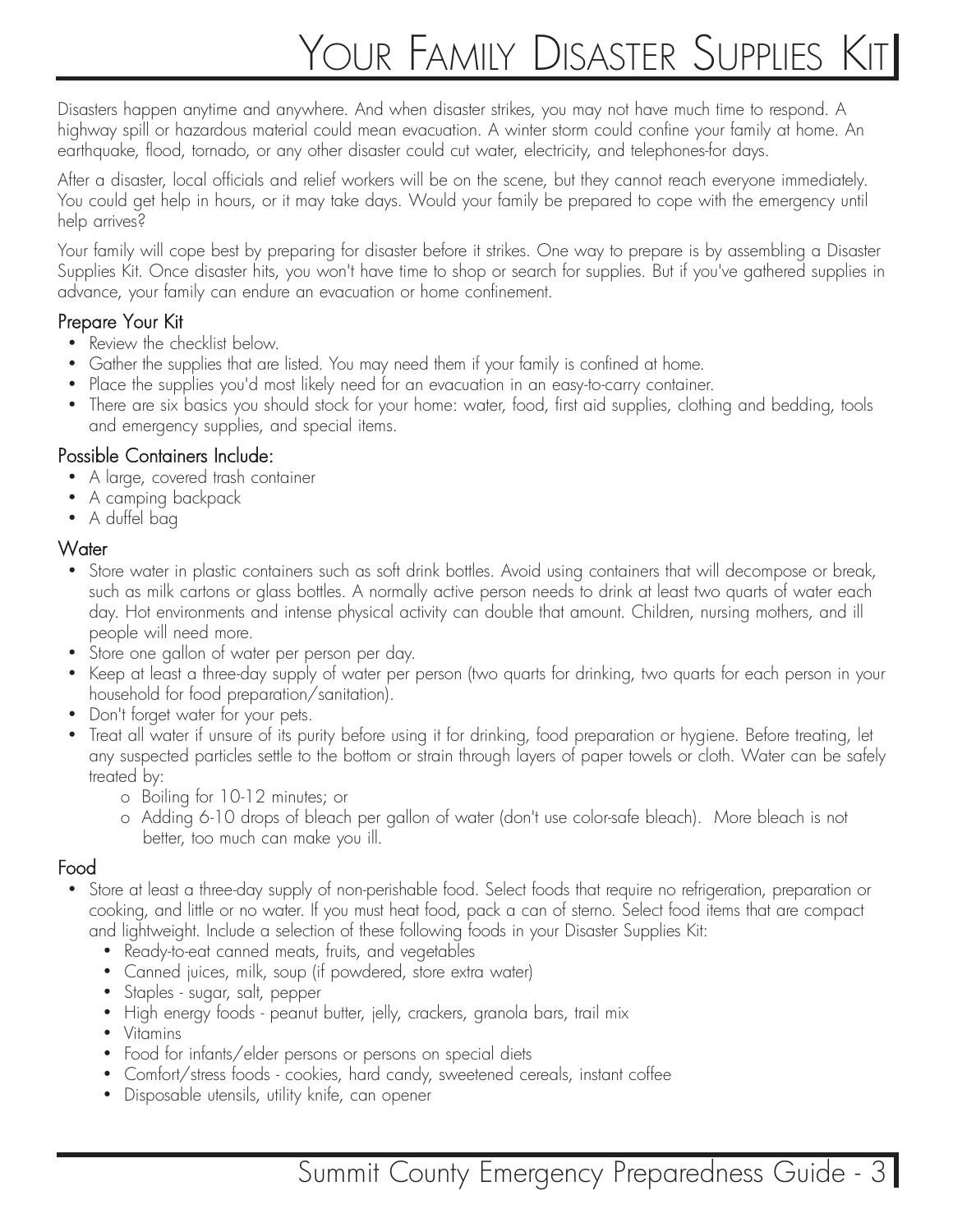# YOUR FAMILY DISASTER SUPPLIES KIT

#### First Aid Kit

Assemble a first aid kit for your home and one for each car. A first aid kit should include:

- Sterile adhesive bandages in assorted sizes
- 2-inch sterile gauze pads (4-6)
- 4-inch sterile gauze pads (4-6)
- Hypo-allergenic adhesive tape
- 40-inch triangular bandages (3-rolls)
- 2-inch sterile roller bandages (3-rolls)
- 3-inch sterile roller bandages (3-rolls)
- Scissors and tweezers
- Epi pen (if allergic to bee stings)
- Sewing needles
- Moistened towelette/wet wipes
- Antiseptic soap
- Antiseptic solution iodine compounds
- Neosporin
- Thermometer
- Tonque depressors (2)
- Tube of petroleum jelly (Vaseline or lubricant)
- Safety pins in assorted sizes
- Cleaning agent/soap
- Latex gloves (2 pairs)
- Sunscreen
- Insect repellent
- Caladryl or generic equivalent
- First aid manual
- Rubbing alcohol
- Cotton balls
- Heavy string
- Prescription medications

#### Non-Prescription Drugs

- Aspirin or nonaspirin pain reliever
- Anti-diarrhea medication
- Antacid (for stomach upset)
- Laxative
- Activated charcoal (use if advised by the Poison Control Center)

#### **Sanitation**

- Toilet paper, towelettes
- Soap, liquid detergent
- Feminine supplies
- Personal hygiene items
- Plastic garbage bags, ties (for personal sanitation uses)
- Plastic bucket with tight lid
- Disinfectant and household chlorine bleach

#### Tools and Supplies

- Mess kits, or paper cups, plates, and plastic utensils
- Emergency preparedness manual
- Battery-operated radio and extra batteries
- Flashlight and extra batteries
- Cash or traveler's checks, change
- Non-electric can opener, utility knife
- Fire extinguisher: small canister ABC type
- Tube tent
- Pliers
- Tape/Duct tape
- Compass
- Matches in a waterproof container
- Aluminum foil
- Plastic storage containers
- Signal flare
- Paper, pencil
- Needles, thread
- Medicine dropper
- Shut-off wrench, to turn off household gas and water
- Whistle
- Plastic sheeting
- Extra set of car and house keys
- Map of the area (for locating shelters)

#### Clothing and Bedding

- Include at least one complete change of clothing and footwear per person.
- Sturdy shoes or work boots
- Rain gear
- Blankets or sleeping bags
- Hat and gloves and thermal underwear
- **Sunglasses**

#### Special Items

Remember family members with special requirements, such as infants and elderly or disabled persons

#### For Baby

- Formula
- Diapers
- Bottles & Powdered milk
- Medications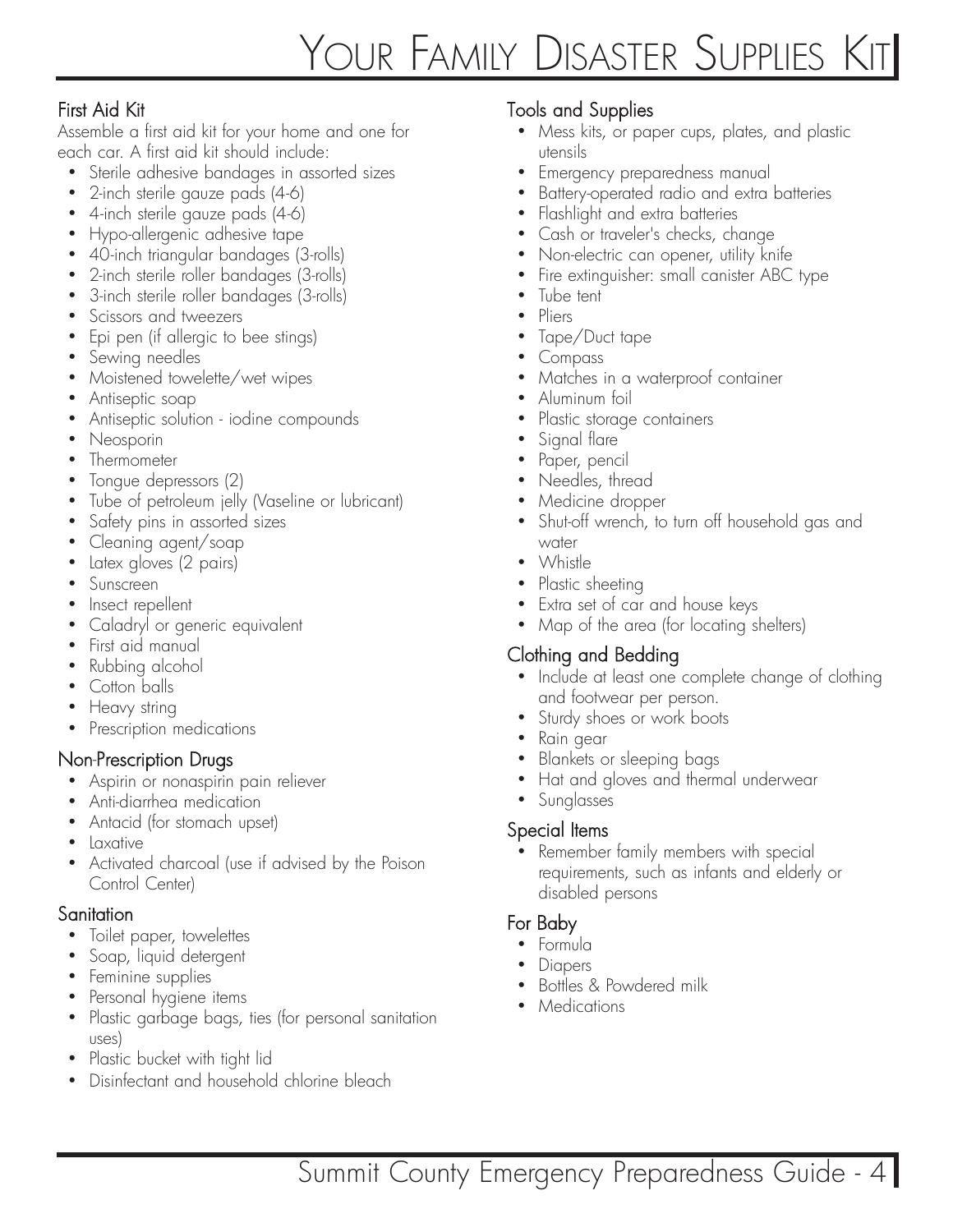#### For Adults

- Heart and high blood pressure medication
- Insulin
- Prescription drugs
- Denture needs
- Contact lenses and supplies
- Extra eye glasses

#### For Pets

- Medications for heartworm, flea prevention, etc.
- Medical and registration records
- Sturdy leases, harnesses
- Carriers big enough to stand and turn in
- Pet beds, toys
- Litter and litter pan
- Current photos of pets
- Food and drinkable water for three days and feeding schedule information
- Bowls, can opener
- Medical conditions, behavior problems
- Veterinarian's information

#### **Entertainment**

• Games and books

#### Important Family Documents

- Keep these records in a waterproof, portable container:
	- o Will, insurance policies, contracts deeds, stocks and bonds
	- o Passports, social security cards, immunization records
	- o Bank account numbers
	- o Credit card account numbers and companies
- Inventory of valuable household goods, important telephone numbers
- Family records (birth, marriage, death certificates)
- Recent family photos for identification

#### Important Reminders

- Store your kit in a convenient place known to all family members. Keep a smaller version of the Disaster Supplies Kit in the trunk of your car.
- Keep items in airtight plastic bags.
- Change your stored water supply every six months so it stays fresh.
- Replace your stored food every six months.
- Re-think your kit and family needs at least once a year. Replace batteries, update clothes, etc.
- Ask your physician or pharmacist about storing prescription medications.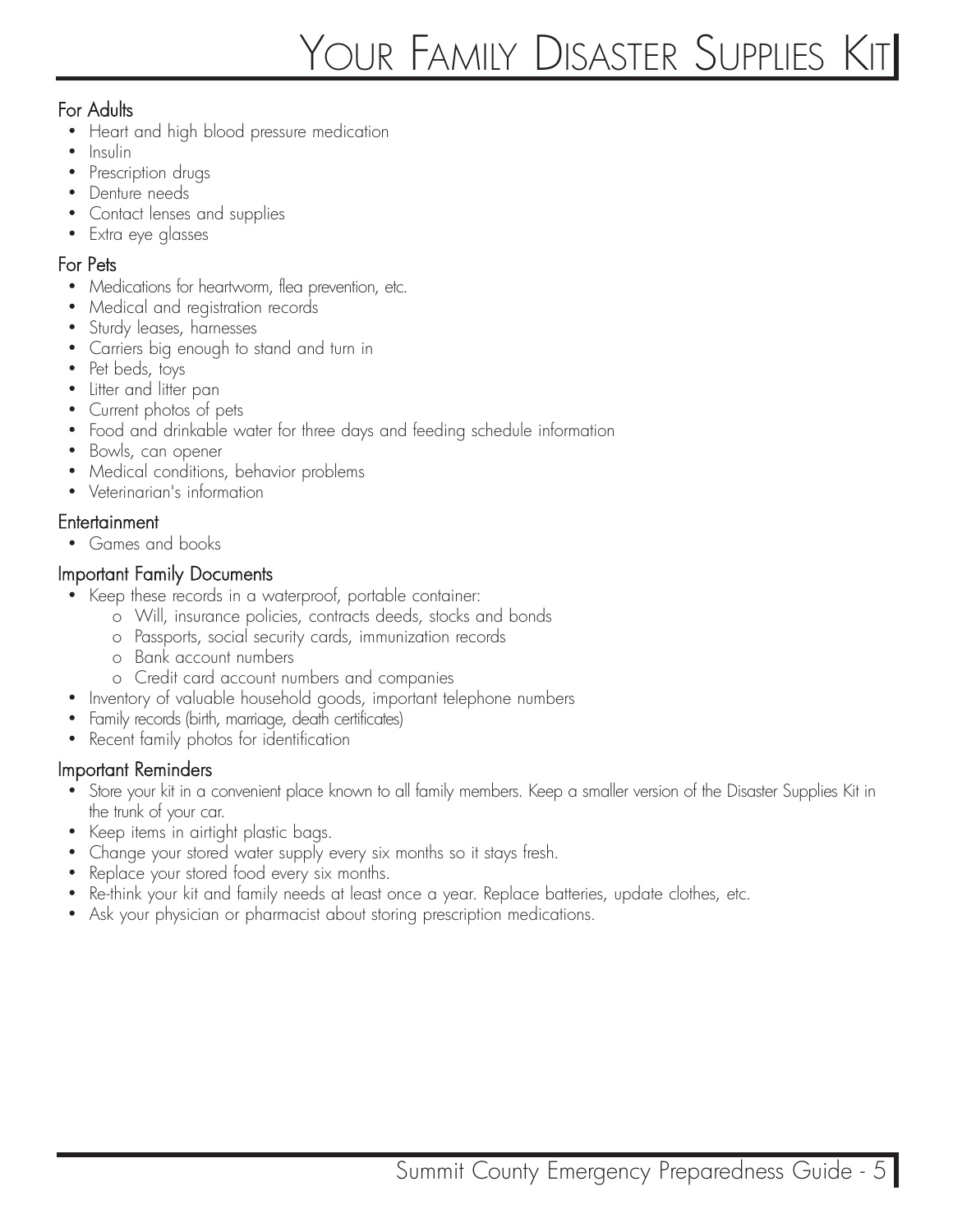# PREPARE YOUR VEHICLES

If you are evacuating an area or you are stranded in your vehicle, you should make sure your vehicle is prepared to help you survive. Use this checklist to help you create an emergency kit for each vehicle. Prepare now by storing these items in your vehicle and be sure to rotate the items periodically. Keep vehicles fueled and in good condition, and check weather and road conditions before a trip.

- First-aid kit with manual
- Flashlight and extra batteries
- Cell phone and phone card
- Roadside assistance card
- Portable radio and extra batteries
- Fire extinguisher (5 lb. A-B-C type)
- Extra fuses
- Flares or hazard reflectors
- Jumper cables
- Properly inflated spare tire
- Jack, lug wrench, tire gauge
- Basic tool kit
- Windshield scraper and brush
- Small folding shovel
- Sand for traction
- Duct tape
- Gloves, rags, paper towels
- List of important phone numbers, local and out-oftown
- Detailed maps
- Waterproof matches and candles
- Whistle and small mirror
- Pen, pencil, paper
- Cash (bills and coins)
- Drinking water
- Bleach (disinfecting)
- Non-perishable energy foods
- Can opener
- Medications
- Toiletries
- Pre-moistened wipes
- Good shoes
- Extra clothes, gloves and hats
- Blankets or sleeping bag

#### Check for Electrical Hazards

- Repair or replace damaged cords and plugs.
- Remove cords under rugs or over nails, pipes or heaters.
- Use one plug per outlet; don't string surge protectors together.
- Put covers on outlets or electrical boxes.
- Repair/replace appliances that spark, smoke or overheat.

#### Check for Chemical Hazards

- Store flammable chemicals in approved containers and in a well-ventilated place outside your home.
- Store oily rags in covered metal containers.
- Limit quantities of household chemicals and store out of reach of children.
- Separate reactive chemicals like bleach and ammonia.

#### Safety Equipment

- Install a smoke alarm in each sleeping room, hallway, and level of your home.
- Test monthly and replace batteries yearly.
- Learn how to use your ABC fire extinguisher.

#### Check for Fire Hazards

### HOME HAZARD HUNT • Eliminate combustibles (yard waste, papers, rags,

- old mattresses). • Separate heat sources (appliances, candles, portable
- heaters, etc.) and combustibles.
- Keep chimneys, flue pipes, vents and vent connectors clean and in good repair.
- Keep portable heaters in low traffic areas.

#### Secure Large Items in Your Home

- Anchor water heater, large appliances, tall or heavy furniture and pictures to studs in the wall.
- Install a flexible gas line on gas appliances.
- Store heavy objects on lower shelves; secure cabinet doors.
- Avoid placing beds under windows or heavy objects.
- Brace overhead light fixtures or fans.

#### **Utilities**

• Show responsible members of the family the location of utility shut-off valves and how to operate them.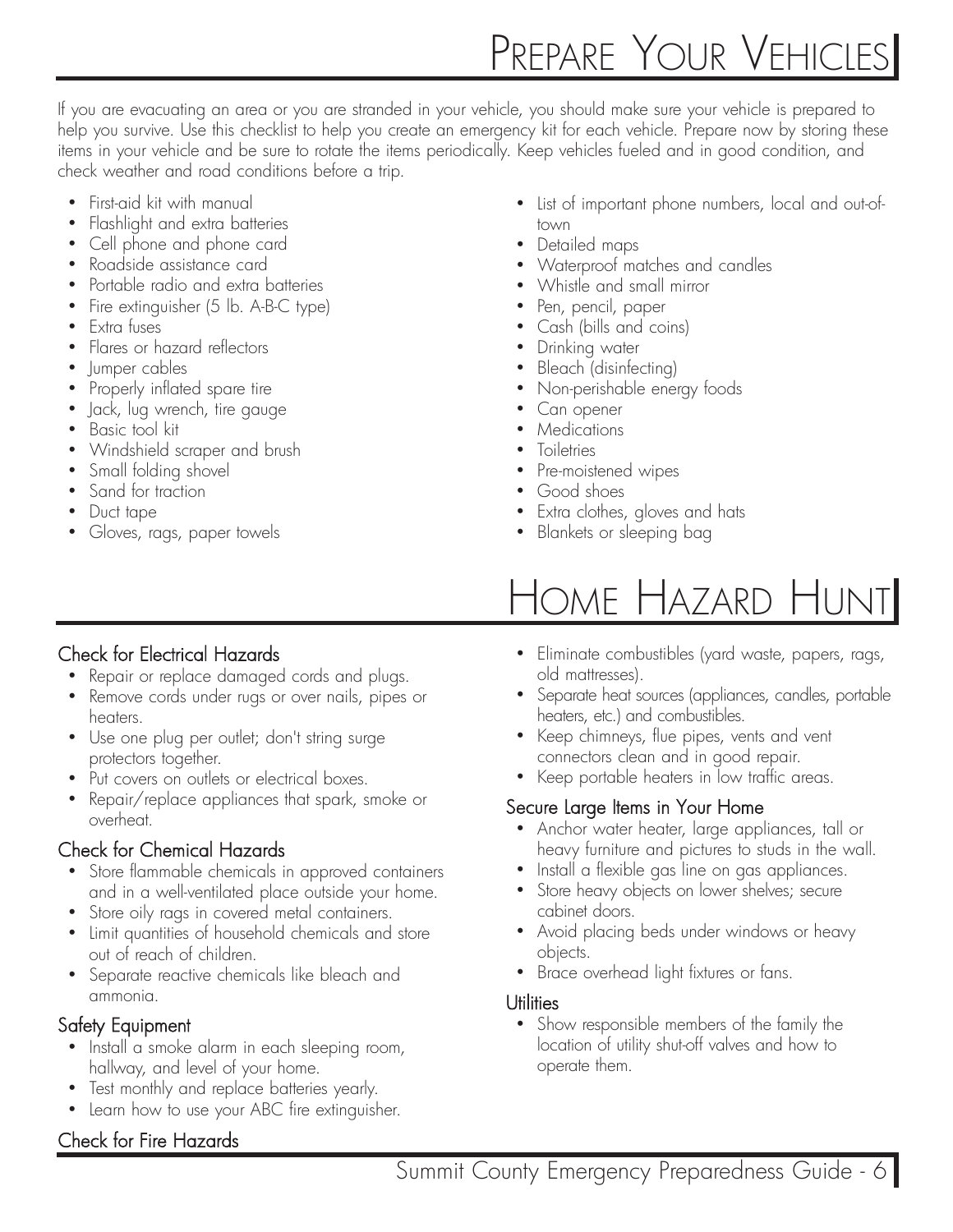After a major disaster, if water and sewage lines have been disrupted you may need to improvise emergency sanitation facilities.

#### **Supplies**

Always have basic sanitation supplies on hand

- Medium-sized plastic bucket with tight lid
- Household chlorine bleach
- Toilet paper
- Plastic garbage bags and ties (heavy duty)
- Soap, liquid detergent
- Towelettes

#### **Sanitation**

Build a makeshift toilet

- If sewage lines are broken but the toilet bowl is usable, place a garbage bag inside the bowl.
- If the toilet is completely backed up, make your own.
- Line a medium sized bucket with a garbage bag.
- Make a toilet seat out of two boards place parallel to each other across the bucket. An old toilet seat will also work.

#### Sanitize Waste

- After each use, pour a disinfectant such as bleach into the container. This will help avoid infection and stop the spread of disease.
- Cover the container tightly WHEN NOT IN USE.

#### Waste Disposal

- Bury garbage and human waste to avoid the spread of disease by rats and insects.
- Dig a pit 2 to 3 feet deep and at least 50 feet downhill or away from any well, spring or water supply.
- If the garbage cannot be buried immediately, strain any liquids into the emergency toilet.
- Wrap the residue in several layers of newspapers and store it in a large can with a tight-fitting lid.
- Place the can outside until it can be buried.



Several types of disasters may force you to be evacuated from your home. If you are told to evacuate, take the following steps:

- Listen carefully to instructions given by local officials. Evacuate immediately if told to do so.
- If you have time, grab your portable disaster (72-hour) kit. Make sure that you include any last-minute items, such as prescription medication, that you may need.
- Wear appropriate clothing and sturdy shoes.
- Lock your home.
- Use travel routes outlined by local officials. Do not take short cuts; they may be unsafe.
- Keep fuel in your car if evacuation seems likely. Gas stations may be closed during emergencies

If you go to a shelter, notify staff of any special needs you may have. They will try to accommodate you and make you comfortable.

#### Be prepared to leave your home if:

- Your area is without electrical power or water for an extended period of time.
- There is a chemical emergency affecting your area.
- Flood water is rising.
- A wildland fire is burning near your home.
- Your home has been severely damaged.
- Local officials tell you to evacuate.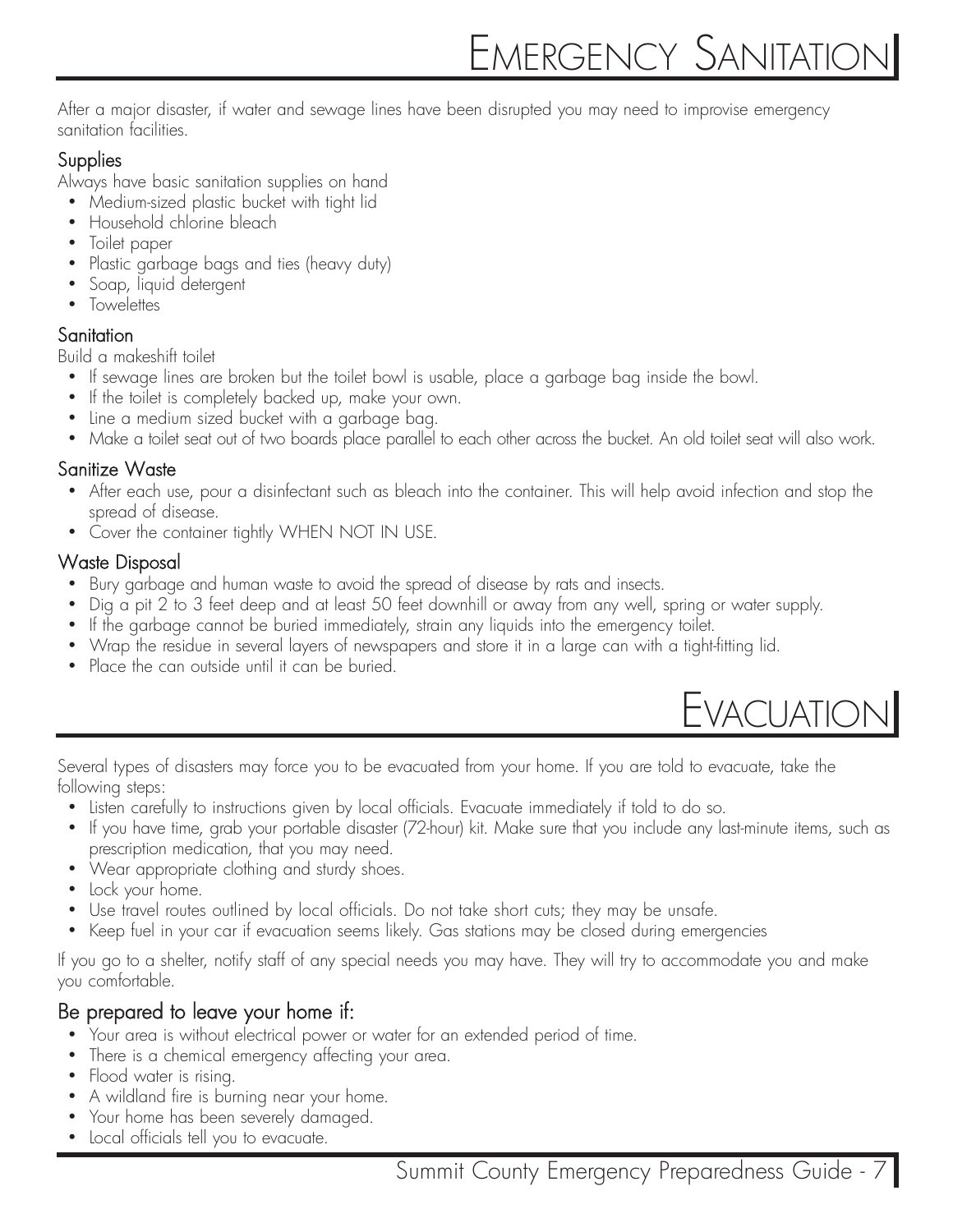### SHELTER-IN-PLACE

Shelter-in-place simply means staying inside your home or business. During an accidental release of toxic chemicals, or emergencies involving hazardous materials where air quality may be threatened, shelter-in-place keeps you inside a protected area and out of danger.

#### If shelter-in-place is necessary you will be notified by local authorities. If you are asked to shelter in-place, take the following steps:

- Take your children and pets inside immediately. While gathering your family, cover your mouth and nose with a damp cloth to provide a minimal amount of coverage.
- Close all windows and doors in your home as well as the fireplace damper.
- Turn off all fans, heating and air conditioning systems, and any other ventilation.
- Go to an above-ground room (not the basement) with the fewest windows and doors. Be sure to take a radio with you.
- Wet some towels and jam them in the crack under the door. Tape plastic sheeting or garbage bags over the door, window, exhaust fan, vents and outlets.
- Close drapes, or shades over windows. Stay away from windows.
- Stay in the room and listen to your radio until you are told all is safe or you are told to evacuate.
- Once you are told to stop sheltering-in-place, vent your house by opening windows and turning on fans.

It is a good idea to take your 72-hour kit with you as you shelter in place.

### ACCIDENTAL POISONING

#### Before Poisoning

- Place poison control number near the phone (1-800-222-1222).
- Do not leave children alone or unattended.
- Be aware of all potential hazards in your home.
- Never call medicine "candy."
- Teach children to ask before putting anything in mouth.
- Keep activated charcoal on hand.

#### After Poisoning

- Stay calm.
- Call the poison control center at 1-800-222-1222.
- Follow Poison Control Center's Instructions.

#### Inhaled Poisoning

- Immediately get the victim to fresh air.
- Avoid breathing fumes.
- Open doors and windows wide.
- If victim is not breathing, have someone call 9-1-1 then start CPR.

#### Poison on the Skin

- Remove contaminated clothing.
- Flood skin with water for ten minutes.
- Call poison control center at 1-800-222-1222.
- Follow Poison Control Center's Instructions.

#### Poison in the Eye

- Flood eye with lukewarm (not hot) water poured from a large glass two or three inches from the eye.
- Repeat process for 15 minutes.
- Call poison control center at 1-800-222-1222.
- Follow Poison Control Center's Instructions.

#### Swallowed Poison

- Do not give the victim anything to eat or drink.
- Call poison control center at 1-800-222-1222.
- Follow Poison Control Center's Instructions.

### Poison Control Center: 1-800-222-1222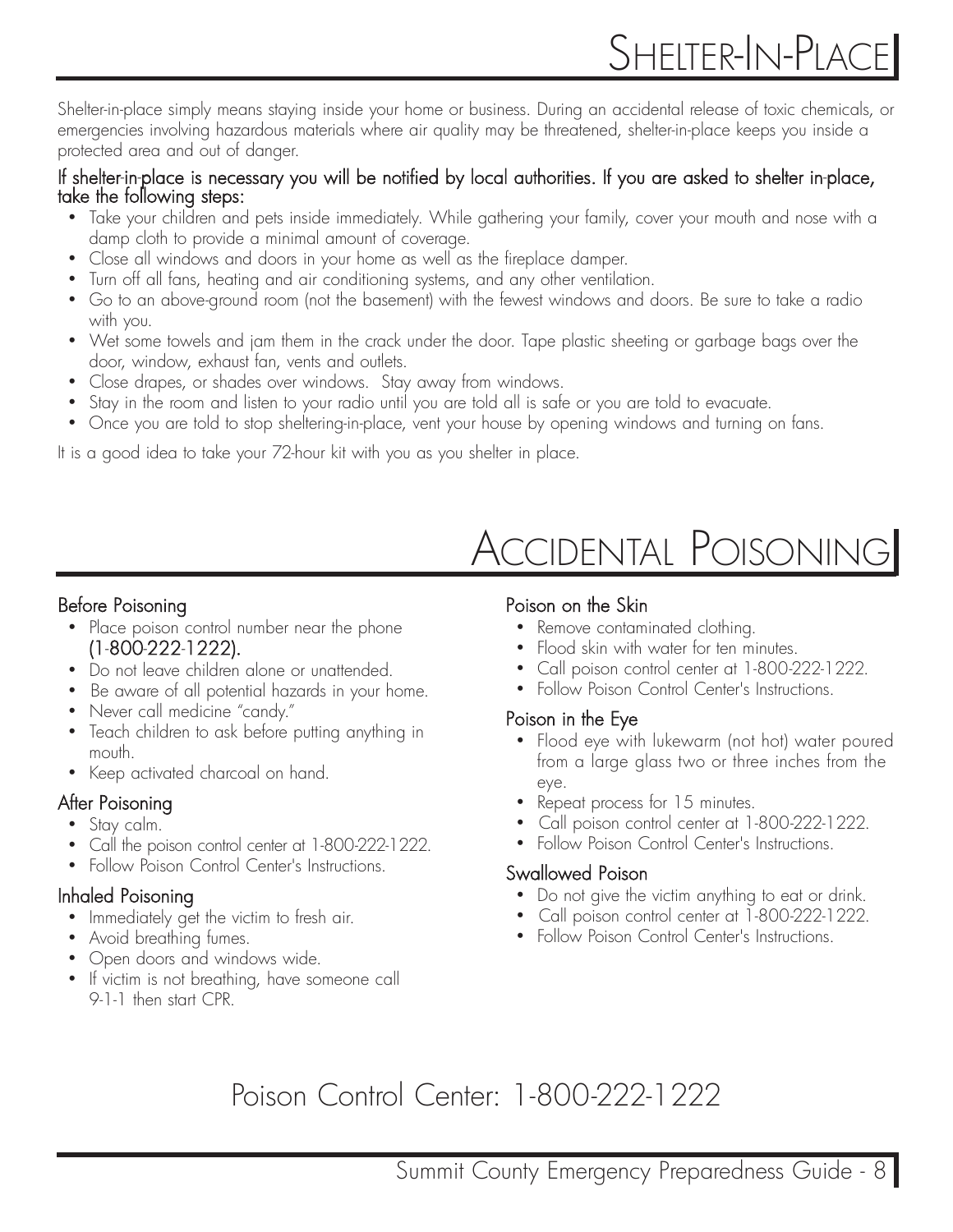### COPING WITH DISASTERS

Physical and emotional reactions often occur as a result of a natural emergency or traumatic event such as a terrorist attack. These reactions may happen immediately or weeks or months after an event. Traumatic stress reactions can happen to people of any age and can change a person's behavior, thoughts and physical health.

#### Common Responses

The physical effects caused by a traumatic event include:

- Rapid heartbeat
- Increased respiratory rate
- Shortness of breath
- Nausea
- Muscle and joint aches
- Tremors
- Headaches

Seek medical attention if any of these symptoms persist.

Thoughts, behaviors and emotions may also change. These changes include:

- Flashbacks ore re-experiencing the event
- Withdrawal from normal social relations
- Performance problems at work or school
- Loss or increase in appetite
- Difficulty sleeping or nightmares
- Feeling overwhelmed, hopeless, numb
- Being extremely anxious, fearful, agitated or irritable
- Feeling depressed
- Increased consumption of alcohol or prescribed, over-the-counter or illicit drugs

#### What You Can Do for Yourself

There are many things you can do to cope with traumatic events.

- Understand that your symptoms may be normal, especially right after the trauma.
- Keep to your usual routine.
- Take the time to resolve day-to-day conflicts so they do not add to your stress.
- Do not shy away from situations, people and places that remind you of the trauma.
- Find ways to relax and be kind to yourself.
- Turn to family, friends, and clergy person for support, and talk about your experiences and feelings with them.
- Participate in leisure and recreational activities.
- Recognize that you cannot control everything.
- Recognize the need for trained help, and call a local mental health center.

### What You Can Do for Your Child

- Let your child know that it is okay to feel upset when something bad or scary happens.
- Encourage your child to express feelings and thoughts, without making judgments.
- Return to daily routines.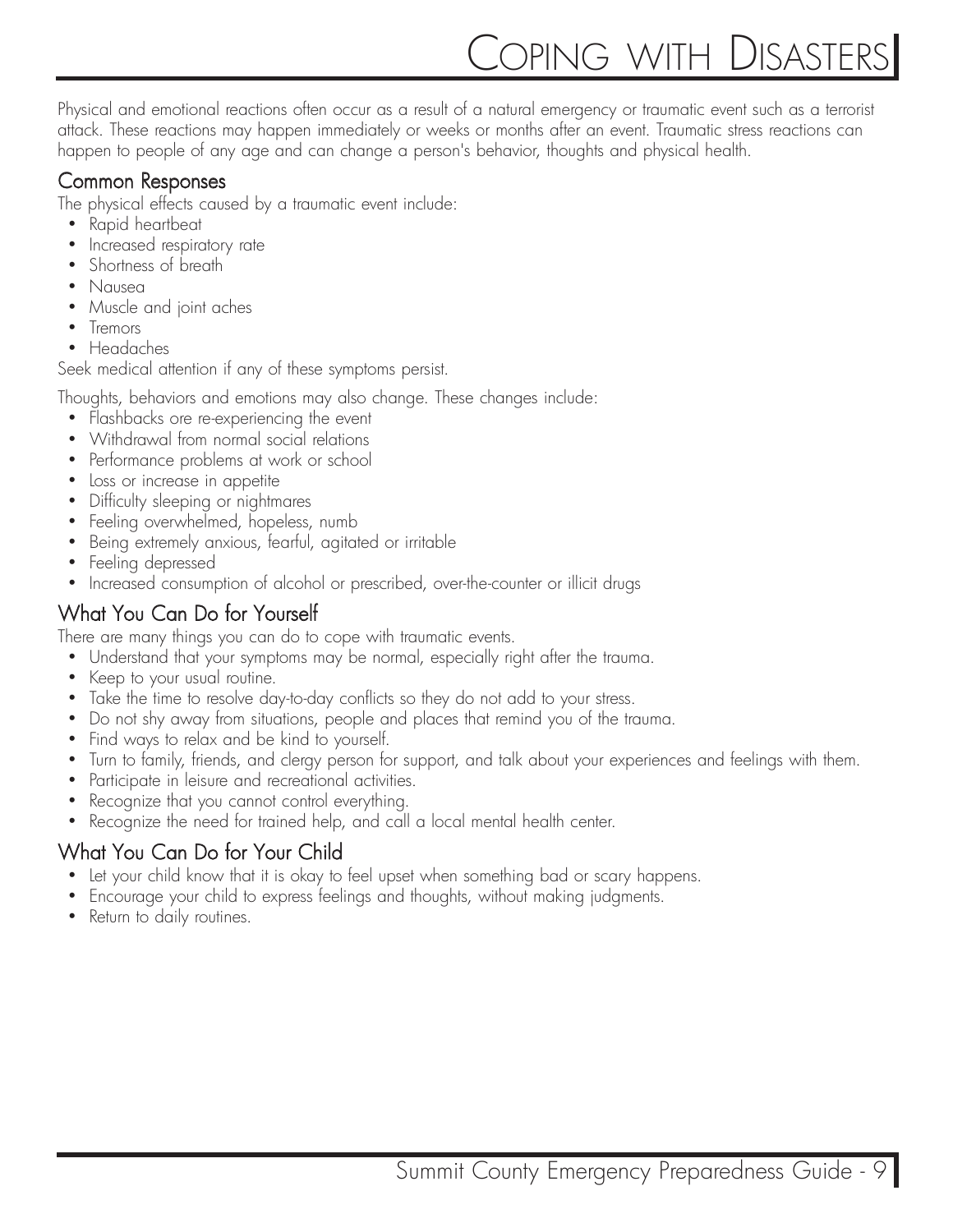# CHILDREN AND DISASTERS

Children experience trauma and fear during a natural disaster. If they know what to do during a disaster because they have practiced family disaster drills, they will be better off. When parents are calm, children calm down more quickly.

#### Before a disaster, parents can:

- Familiarize yourself with the emergency response plans of schools and/or daycare your children attend
- Find out if the school/daycare will keep your kids or send them home in an emergency.
- Decide if your child get into your home if you are not there
- Decide if your children take care of themselves or if a neighbor take care of them
- Develop and practice a family disaster plan
- Teach children how to recognize danger signals
- Explain how to call for help (9-1-1)
- Help children memorize important family information
- Help children memorize their **street address**, not the PO Box.
- Include children's toys and special foods in 72-hour kit

After a disaster, children are most afraid the disaster will happen again, someone will be hurt or killed, and they will be separated from family and left alone.

Parents can help minimize their children's fears by:

- Keeping the family together, do not leave children with relatives or friends take your children with you
- Calmly and firmly explain the situation and your plans
- Talk to your children at eye level
- Encourage children to talk about the disaster and ask questions
- Include children in recovery activities by giving them chores that will help them feel they are helping things get back to normal
- Reassure children with firmness and love
- Sympathize with and resolve their anxieties
- Hold your children and spend more time with them

# ELDERLY / SPECIAL NEEDS AND DISASTERS

People with disabilities should take extra precautions when preparing for a disaster. One of the most important things you can do is have a buddy, someone who can help you evacuate and take care of you. During an emergency, your usual care giver may not be able to help you. Make sure your buddy knows how to operate any medical equipment you use.

When planning for the care of the elderly and those with special needs, please consider the following recommendations:

- Establish a close network of relatives and friends who can assist your family in an emergency.
- Make sure helpers know where to find the disaster-supply kit which includes emergency supplies, medicines, and other essential equipment.
- Remind family members to always wear a medical alert tag or bracelet if they have threatening health conditions.
- Compose a list of special items, equipment and supplies family members will need during a disaster. Extra supplies people with disabilities and special needs may require are:
	- o Prescription medications, a record of when and how much of the medicine you should receive.
	- o Prosthetic devises
	- o List of style and serial numbers of medical devices.
	- o Extra eye glasses and a record of the prescription.
- o Emergency medical certification
- o Extra oxygen
- o Extra pillows, bedding
- o Medical insurance and Medicare cards
- o Back-up power supplies or generators for heat or air-conditioning.
- o Extra wheelchair batteries
- o Hearing aids, batteries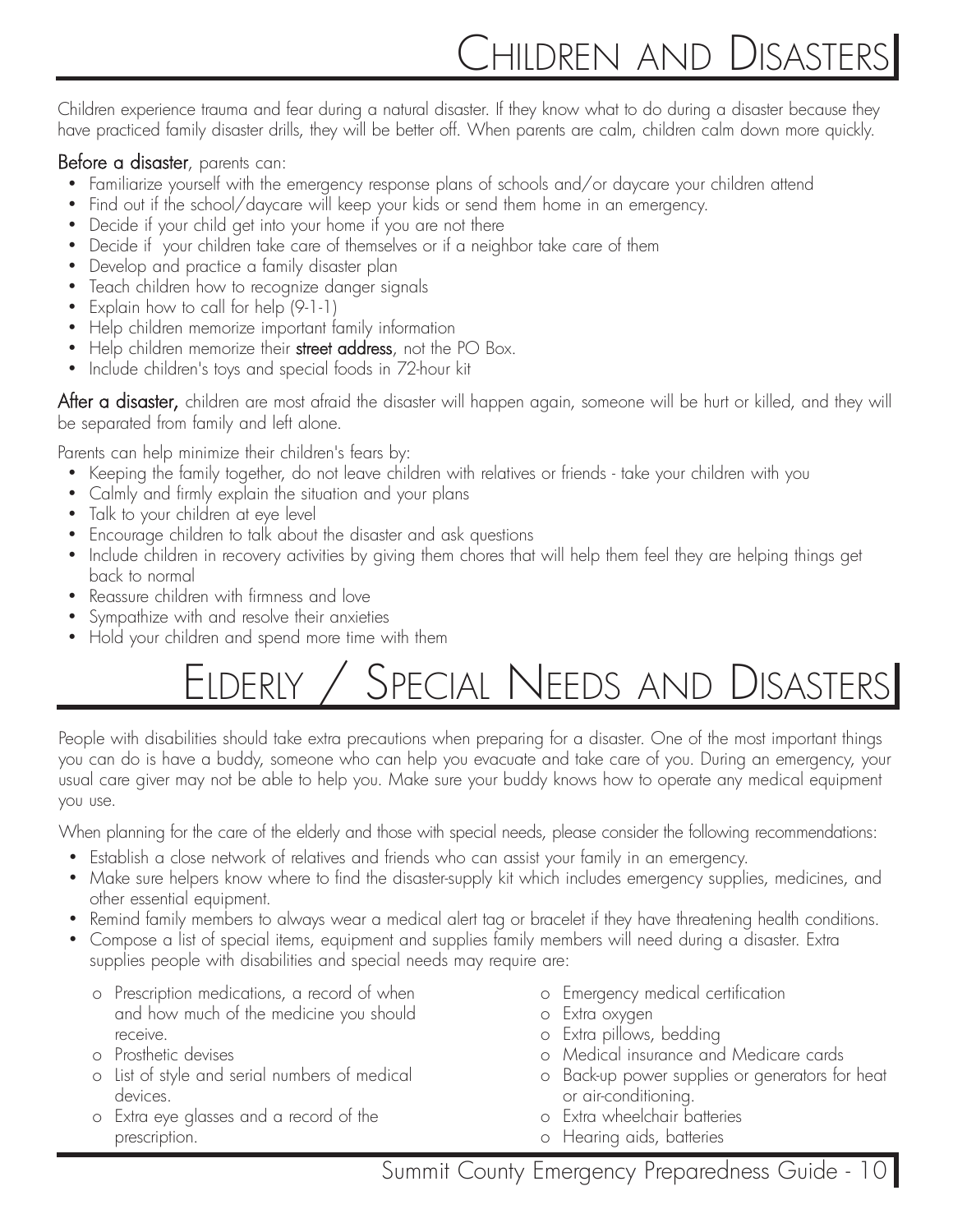## ANIMALS AND DISASTERS

Your animals need to be included in your family disaster plan since they depend on you for their well being. Your disaster plan should include a list of emergency phone numbers for local agencies that can assist you if disaster strikes - including your veterinarian, state veterinarian, local animal shelter, animal care and control, county extension service, local agricultural schools and the American Red Cross. These numbers should be kept with your disaster kit in a secure, but easily accessible place.

#### Pets

- If you must evacuate, DO NOT LEAVE YOUR PETS BEHIND! There is a chance they will not survive or get lost before you return.
- With the exception of service animals, pets are not permitted in emergency shelters. Find out which motels allow pets and were boarding facilities are located. Boarding facilities will require veterinarian records to prove vaccinations are current.
- Include your local animal shelter's number in your list of emergency numbers they might be able to provide information concerning pets during a disaster.
- Only some animal shelters will provide care for pets during emergencies. They should only be used as a last resort. Use friends and family or keep them with you if possible.
- Be sure your pet has proper identification tags securely fastened to the collar. If possible, attach the address and/or phone number of your evacuation site. Make sure you have a current photo of your pet for identification purposes.
- Make sure you have a secure pet carrier, leash for your pet. Pets may need to be restrained during tense emergency situations.
- Create a disaster supply kit for your pet. Take it with you and be prepared to leave it with whomever assumes responsibility for your pet. Include:
	- o Pet food and water
	- o Medication and veterinary records
	- o Litter box
	- o Food and water dish
	- o First aid kit
	- o Information sheet with pet's name, feeding schedule and any behavior problems
- If you have no alternative but to leave your pet at home, there are some precautions you must take. Confine your pet to a safe area inside. NEVER leave your pet chained outside! Place a notice outside in a visible area, advising that pets are in the house and where they are located. Provide a phone number where you or a contact can be reached as well as the name and number of your vet.
- Have a back-up plan in case you are not at home when an evacuation is ordered. Find a trusted neighbor who will agree to take your pets in case you are not there and meet you at a prearranged location. Make sure this person is comfortable with your pets, knows where they are likely to be and where to find your pet emergency kit.

#### Livestock

- EVACUATE LIVESTOCK WHENEVER POSSIBLE. Prepare in advance by having transportation and an evacuation destination prearranged. Alternate routes should be mapped out in case the planned route is inaccessible.
- The evacuation sites should have or be able to readily obtain food, water, veterinary care, handling equipment and facilities.
- If evacuation is not possible, a decision must be made whether to move large animals to available shelter or turn them outside.
- All animals should have some form of identification that will help facilitate their return.

#### Wildlife

• Wild or stray domestic animals can pose a danger during many types of disasters. Do not corner an animal. They may feel threatened and may endanger themselves or you. If an animal must be removed, contact your local animal control authorities.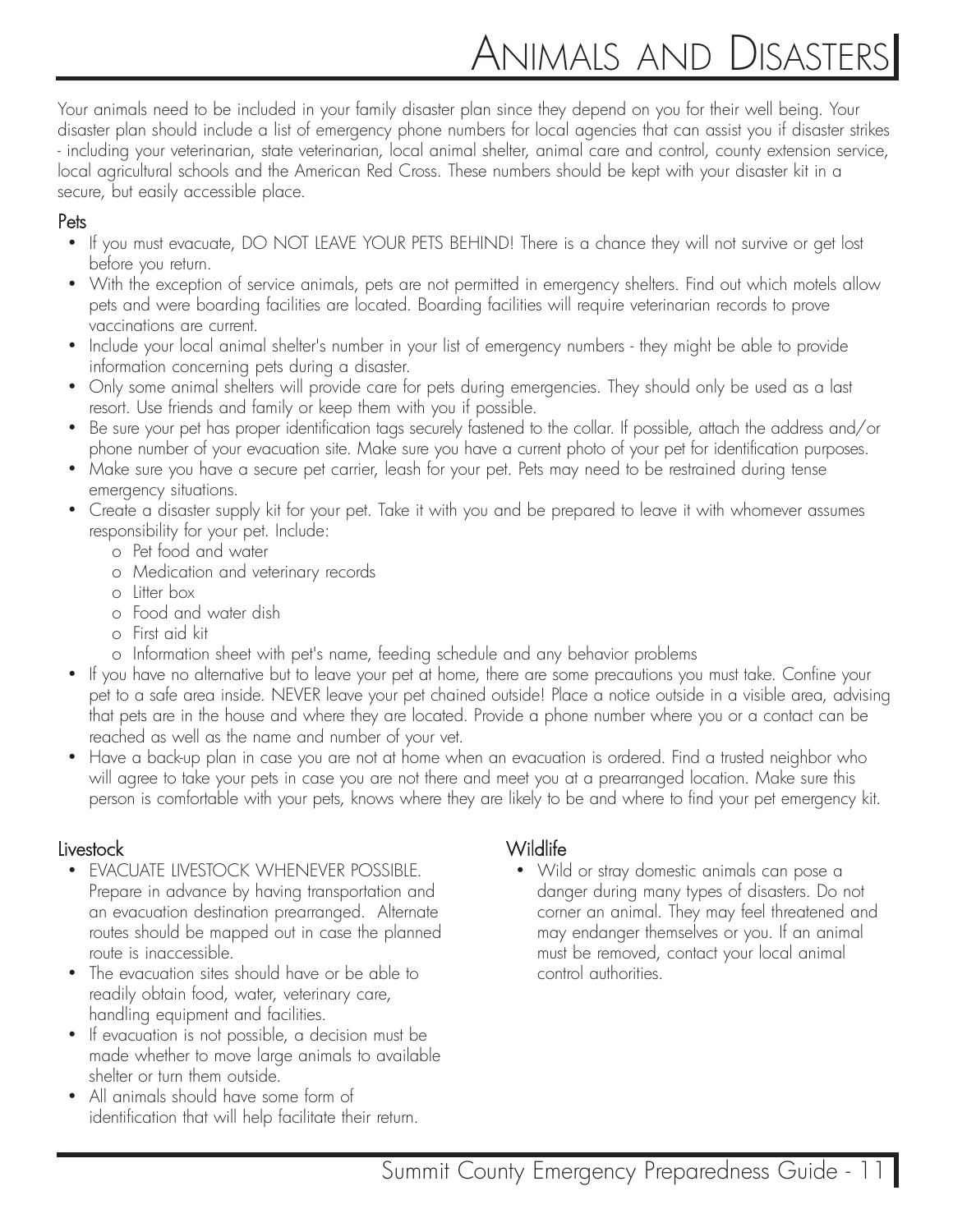#### Before an Earthquake

- Secure water heater, storage shelves, heavy mirrors, shelves, etc. to walls.
- Place large or heavy objects on lower shelves.
- Know where and how to shut off electricity, gas and water at main switches and valves.
- Have earthquake drills identify safe spots in each room.
- Have out-of-state contact person.
- Develop a plan for reuniting your family after an earthquake.
- Review your insurance policies.
- Keep a good pair of shoes and a flashlight near your bed.
- Prepare to survive on your own for at least three days. See "Your Family Disaster Supplies Kit" for instructions.

#### During an Earthquake

- Stay calm.
- Inside: stay inside and find protection in a doorway, or crouch under a desk or table, away from windows, glass, brick walls and chimneys.
- Outside: stand away from buildings, trees, telephone and electric lines.
- On the road: drive away from under-passes/over-passes; stop in a safe area; stay in your vehicle.
- In an office building: stay next to a pillar or column, or under a heavy table or desk.
- Stay where you are until the shaking has stopped and you are sure it is safe to move.

#### After an Earthquake

- Check for injuries. Provide first aid.
- Check for fires; gas, water, sewage breaks; downed electric lines; building damage and potential problems during after shocks, such as cracks around fireplace and foundation. Turn off interrupted utilities as necessary.
- Clean up dangerous spills.
- Wear shoes and leather gloves.
- Tune radio to an emergency station and listen for instructions from public safety agencies.
- Use the telephone only for emergencies.
- As soon as possible, notify family that you are safe.
- Do not use matches or open flames until you are sure there are no gas leaks.
- Don't turn light switches off and on. Sparks created by the switch contacts can ignite gas fumes
- In public buildings, follow evacuation procedures immediately and return only after the building has been declared safe by the appropriate authorities.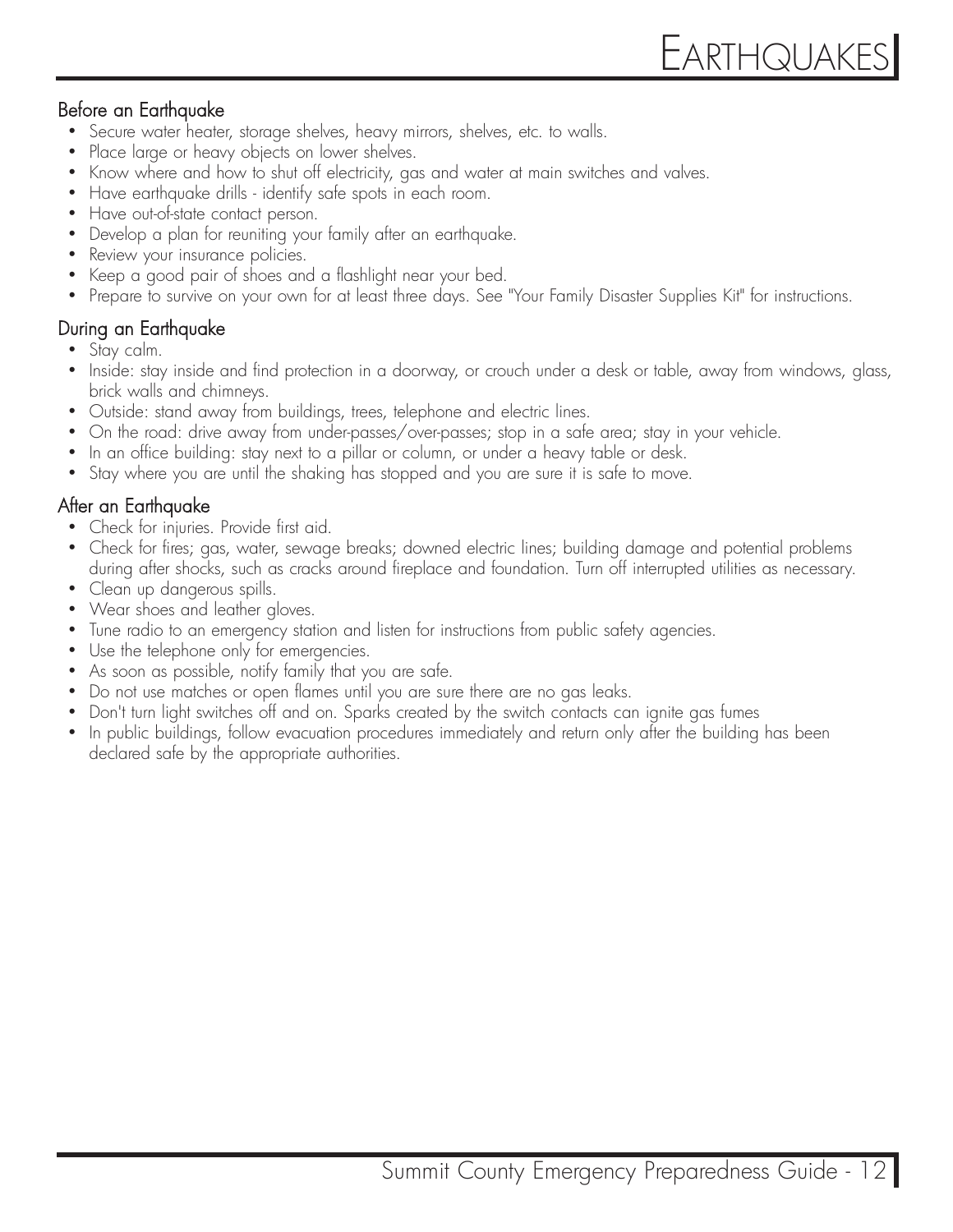#### Before a Storm

- Arrange for emergency heat supply in case of power failure.
- Prepare auto, battery-powered equipment, food, heating fuel and other supplies.
- Prepare a car winter survival kit. Include the following items: blankets or sleeping bags, flares, high energy foods (candy, nuts, raisins), first aid kit, flashlights, extra clothing, knives, compass, candles and matches, maps, jumper cable, tow chain, shovel, windshield scraper, sack of sand, and paper and pen to leave a note in case you evacuate your car.
- Keep car fuel tank above half full.

#### During and After the Storm

- At home stay in your house. Use your Emergency Supplies Kit. Avoid travel.
- Dress warmly. Wear multiple layers of protective, loose-fitting clothing, scarves, mittens and hoods. Cover your mouth and nose to protect lungs from extremely cold air.
- Avoid overexertion. Heart attacks are a major cause of death during and after winter storms. Shoveling snow or freeing stuck vehicles can be extremely hard work. Don't overdo it!
- Beware of the chill factor if winds are present.
- Be prepared for isolation at home. Make sure you can survive for a week or two in case a storm isolates you and makes it impossible for you to leave.

#### If Trapped in Your Car

- Stay in your car for visibility and warmth. Do not try and walk out.
- Use a candle for warmth. Run the motor for only 10 minutes each hour for heat with rear window open slightly for ventilation. Make sure the exhaust pipe is not blocked.
- Change positions frequently.
- Stay alert. Do not let all occupants of the car sleep at once.

### HIGH WINDS

#### Before High Winds

- 1. Survey your property. Take note of materials stored, placed or used, which could become missiles and destroy other structures or be destroyed. Devise methods of securing these items where they will still be accessible for day-to-day needs.
- 2. Keep tall trees properly pruned away from power lines.
- 3. Keep radio and/or TV on and monitor for wind advisories.
- 4. If possible, board up, tape or shutter all windows, but leave some ventilation.
- 5. Store water in case water service is interrupted.
- 6. Have a supply of flashlights, spare batteries, candles, first aid equipment, medicines, etc., available for use.
- 7. Have plastic sheeting available in case roof is damaged and it begins to rain.
- 8. Secure outdoor furniture, trash cans, tools, etc.

#### During High Winds

- 1. Take shelter in hallways and closets; avoid windows.
- 2. If outside, take shelter from flying debris.

#### After Winds Subside

- 1. Inspect your home for structural and roof damage.
- 2. Check all utilities and power lines for damage and proper operation.
- 3. Monitor radio and TV for instructions from local leaders.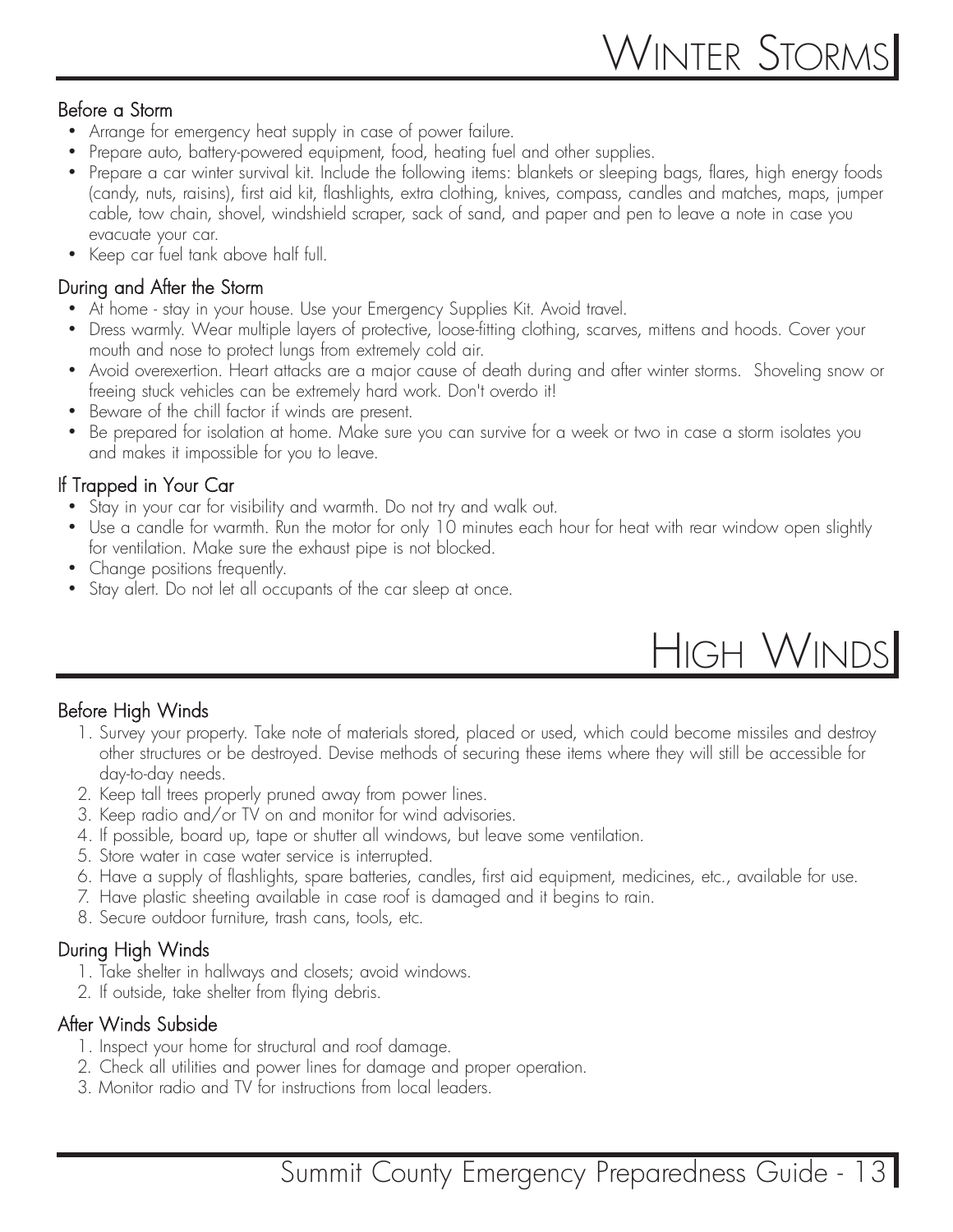### THUNDERSTORMS AND LIGHTNING

#### Protect Yourself

- Get inside a home or large building when a storm approaches. Stay indoors and don't venture outside unless absolutely necessary.
- Stay away from open doors, windows, fireplaces, radiators, stoves, metal pipes, sinks and appliances.
- Do not use electrical appliances.
- Use telephone for emergencies only.

#### If you are outside, with no time to reach a safe building or vehicle, follow these rules:

- Do not stand under a natural lightning rod such as a tall, isolated tree in an open area.
- In a forest, seek shelter in a low area under a thick growth of small trees.
- In open areas, go to a low place such as a ravine or valley. Be alert for flash floods.
- Do not stand on a hilltop, in an open field, on the beach or in a boat on the water.
- Avoid isolated sheds or other small structures in open areas.
- Get out of the water and off small boats.
- Get away from anything metal tractors, farm equipment, motorcycles, golf carts, golf clubs and bicycles.
- Stay away from wire fences, clothes lines, metal pipes, rails, exposed sheds or anything that is high and could conduct electricity. Some of these items could carry electricity to you from some distance away.
- When you feel an electrical charge if you hair stands on end or your skin tingles squat low to the ground on the balls of your feet. Place your hands over your ears and your head between your knees.

#### DO NOT LIE FLAT ON THE GROUND.

#### Emergency Control of Gas

- 1. Check house piping, appliances and vents for damage.
- 2. Check for fires or fire hazards.
- 3. Do not use matches, lighters or other open flames.
- 4. Do not operate electrical switches, appliances or battery-operated devices if you suspect natural gas leaks. This could create sparks that could ignite gas from broken lines.
- 5. If gas line breakage is suspected, shut off the gas at the meter.
- 6. Wear heavy shoes in all areas near broken glass or debris. Keep your head and face protected from falling debris.
- 7. Turn on a battery-operated radio if no gas leaks are found or a car radio to receive disaster instructions.
- 8. Do not use your telephone except in extreme emergency situations.

GAS LEAKS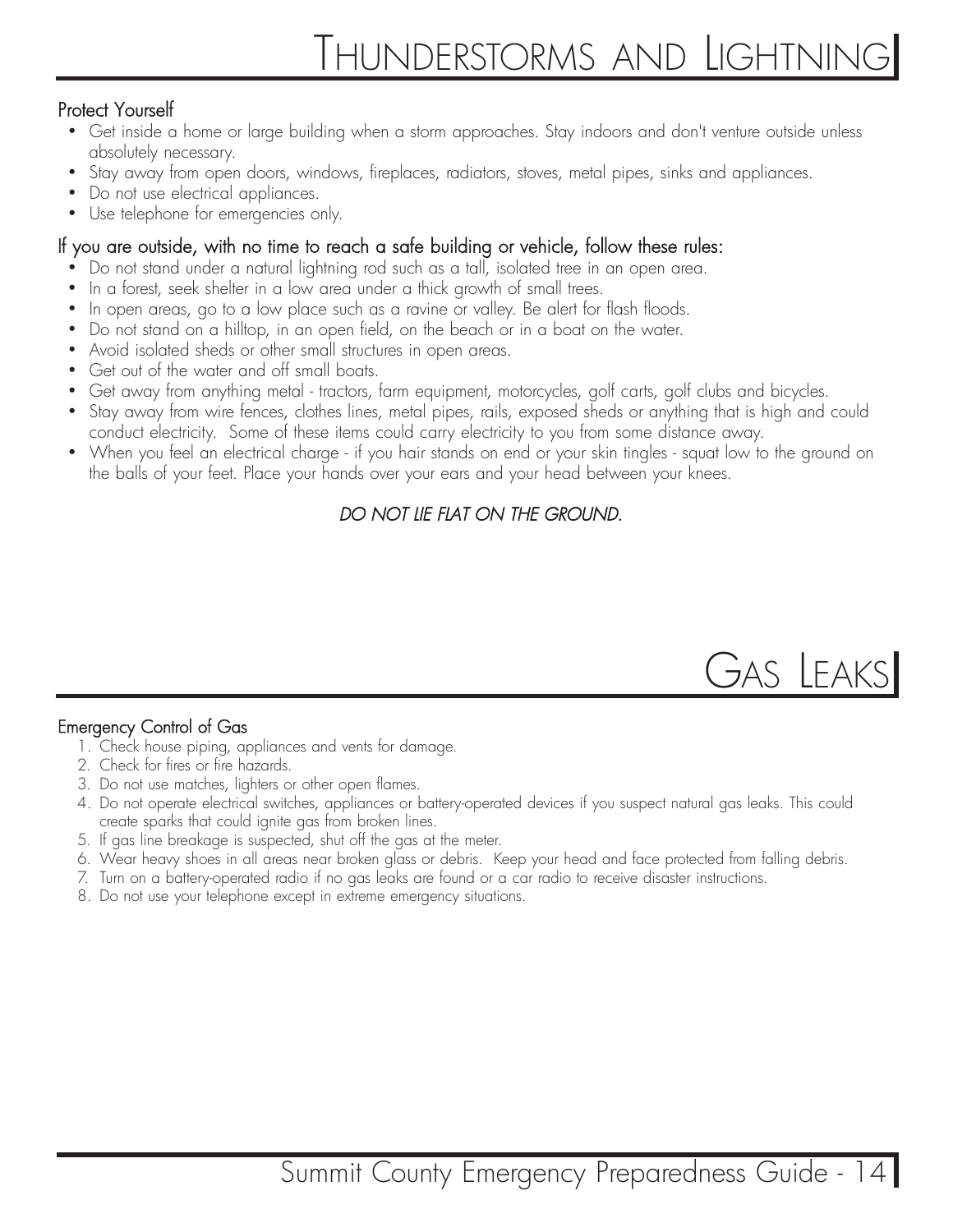#### Before a flood

• Know the elevation of your property in relation to flood plains, streams and other waterways. Determine if your property may be flooded.

FLOODING

- Plan what to do and where to go in case of a flood.
- Prepare a Family Emergency Supplies Kit 72 Hour Kit
- Fill your car with gas in case you have to evacuate.
- Move furniture and essential items to higher elevation, if time permits.
- Have a portable radio and flashlights with extra batteries.
- Open basement windows to equalize water pressure on foundations and walls.
- Secure your home.
- Consider flood and earthquake insurance.

#### **Evacuation**

- Listen to local radio or TV for weather information.
- If asked to evacuate, shut off main power switch, main gas valve and water valve. Follow local evacuation plan and routes.
- Do not attempt to drive over a flooded road; it may be washed out. While on the road, watch for possible flooding of bridges, dips and low areas.
- Watch out for damaged roads, slides and fallen wires.
- Drive slowly in water; use low gear.
- Abandon your vehicle immediately if it stalls and seek higher ground.
- Do not attempt to cross a stream on foot where water is above your knees.
- Register at your designated evacuation center and remain there until informed you may leave.

#### After a Flood

- Remain away from evacuated area until public health officials and building inspector have given approval.
- Check for structural damage before entering.
- Make sure electricity is off; watch for electrical wires.
- Do not use open flame as a light source because of the possibility of escaping gas. Use flashlights. Beware of dangerous sparks
- Do not use food contaminated by flood water.
- Test drinking water for suitability with test kits.
- Avoid walking in flood water. Do not let children play in flood water.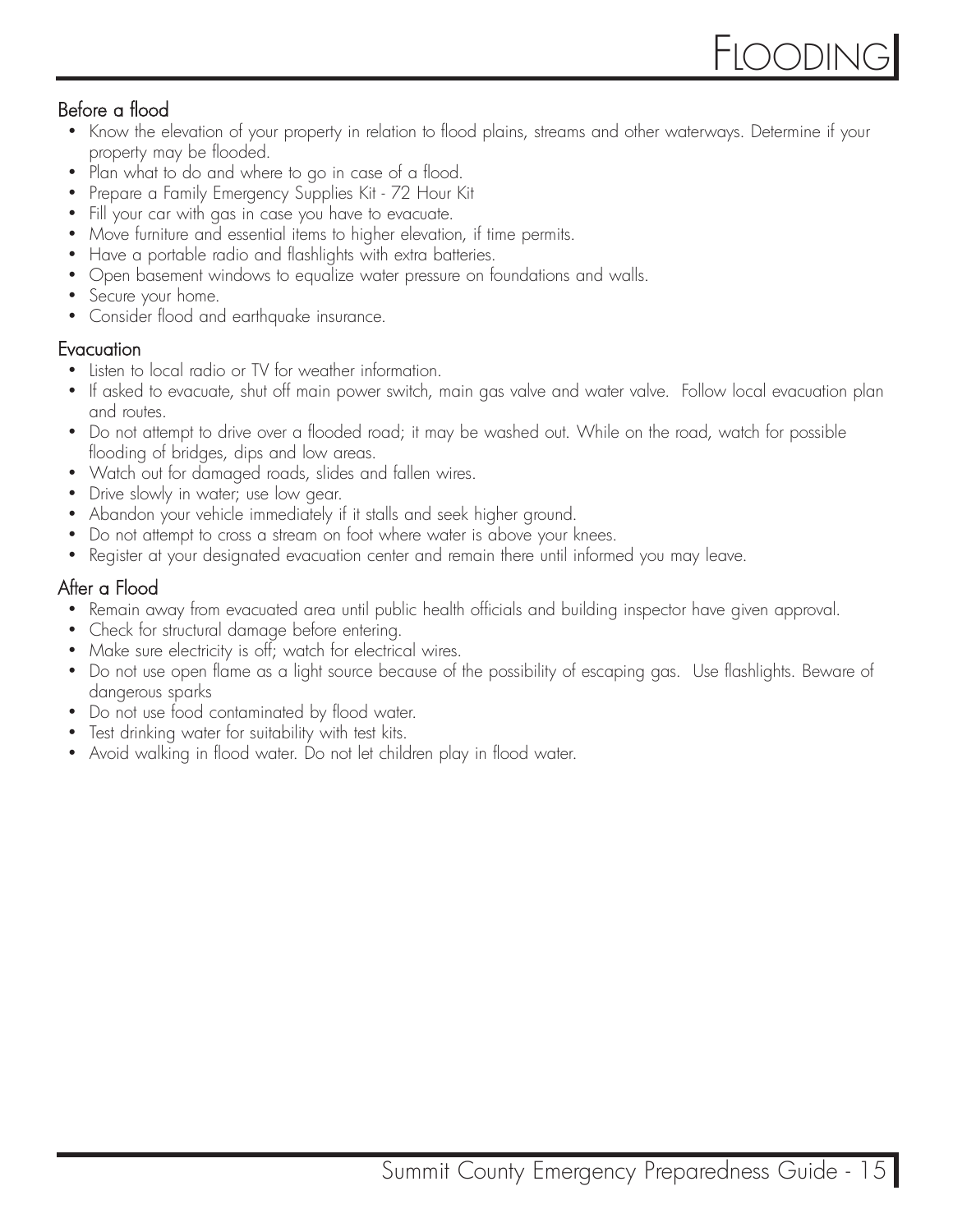#### Before a Wildfire

To prepare for wildfires, you should:

- Mark the entrance to your property with address signs that are clearly visible from the road.
- Keep lawns trimmed, leaves raked, and the roof and rain gutters free from debris such as dead limbs and leaves.

WILDLAND FIRES

- Stack firewood at least 30 feet away from your residence.
- Store flammable materials, liquids, and solvents in metal containers outside your residence at least 30 feet away from structures and wooden fences.
- Create defensible space by thinning trees and brush within 30 feet around your residence. Beyond 30 feet, remove dead wood, debris, and low tree branches.
- Landscape your property with fire resistant plants and vegetation to prevent fire from spreading quickly. For example, hardwood trees are more fire-resistant than pine, evergreen, eucalyptus, or fir trees.
- Make sure water sources, such as hydrants, ponds, swimming pools, and wells, are accessible to the fire department.
- Use fire resistant, protective roofing and materials like stone, brick, and metal to protect your residence. Avoid using wood materials. They offer the least fire protection.
- Cover all exterior vents, attics, and eaves with metal mesh screens no larger than 6 millimeters or 1/4 inch to prevent debris from collecting and to help keep sparks out.
- Install multi-pane windows, tempered safety glass, or fireproof shutters to protect large windows from radiant heat.
- Use fire-resistant draperies for added window protection.
- Have chimneys, wood stoves, and all home heating systems inspected and cleaned annually by a certified specialist.
- Insulate chimneys and place spark arresters on top. The chimney should be at least 3 feet above the roof.
- Remove branches hanging above and around the chimney.

#### Follow Local Burning Laws

- Before burning debris in a wooded area, make sure you notify local authorities, obtain a burning permit, and follow these guidelines:
- Use an approved incinerator with a safety lid or covering with holes no larger than 3/4 inch.
- Create at least a 10-foot clearing around the incinerator before burning debris.
- Have a fire extinguisher or garden hose on hand when burning debris.

#### During a Wildfire

If a wildfire threatens your home and time permits, take the following precautions:

- Shut off gas at the meter. Only a qualified professional can safely turn the gas back on.
- Seal attic and ground vents with pre-cut plywood or commercial seals.
- Turn off propane tanks.
- Place combustible patio furniture inside.
- Connect garden hose to outside taps. Place lawn sprinklers on the roof and near above-ground fuel tanks. Wet the roof.
- Wet or remove shrubs within 15 feet of your residence.
- Gather fire tools such as a rake, axe, handsaw or chainsaw, bucket, and shovel.
- Back your car into the garage or park it in an open space facing the direction of escape. Shut doors and roll up windows. Leave the key in the ignition and the car doors unlocked. Close garage windows and doors, but leave them unlocked. Disconnect automatic garage door openers.
- Open fireplace damper. Close fireplace screens.
- Close windows, vents, doors, blinds or noncombustible window coverings, and heavy drapes. Remove flammable drapes and curtains.
- Move flammable furniture into the center of the residence away from windows and sliding-glass doors.
- Close all interior doors and windows to prevent drafts.
- Place valuables that will not be damaged by water in a pool or pond.

#### If advised to evacuate, do so immediately. Choose a route away from the fire hazard. Watch for changes in the speed and direction of the fire and smoke.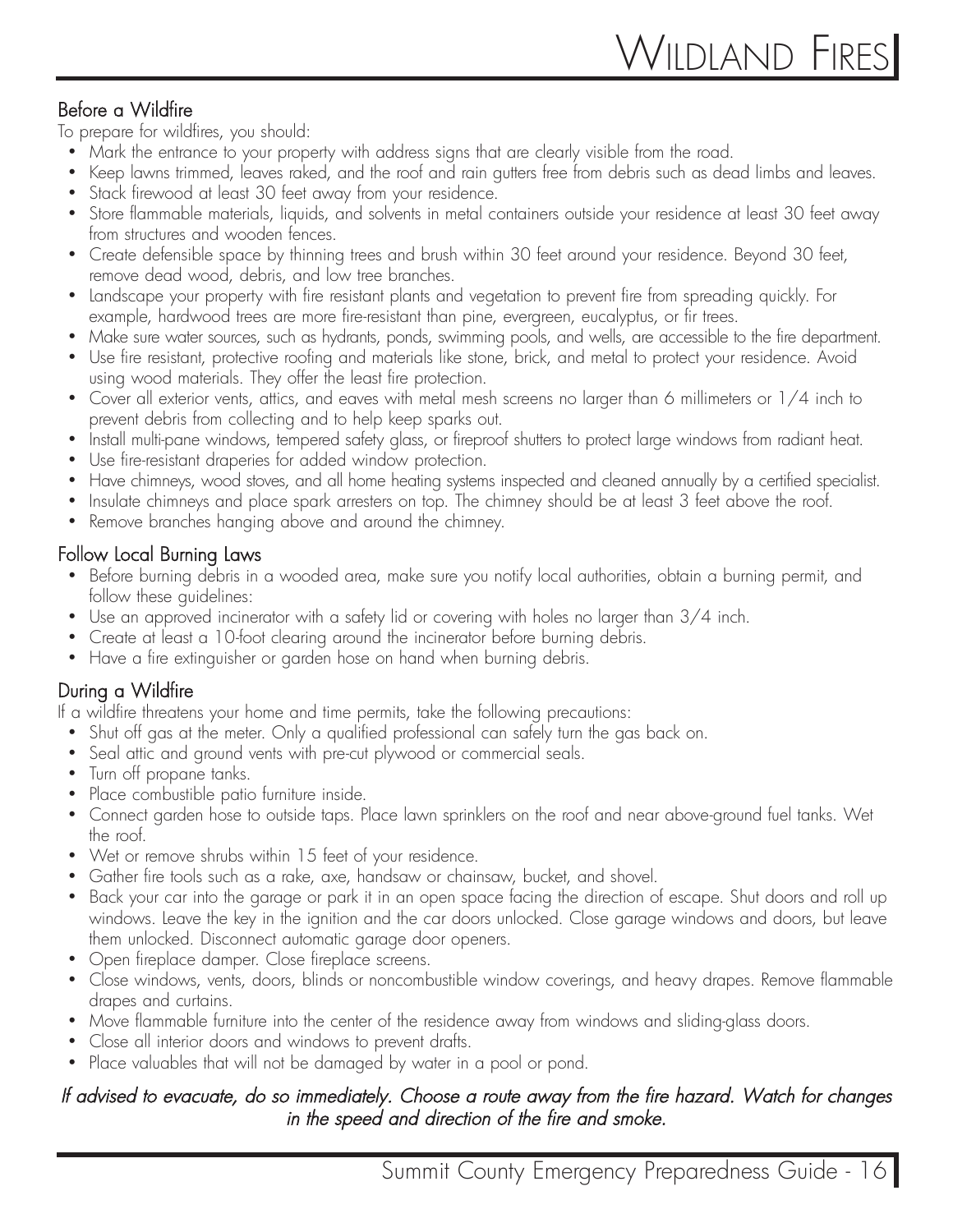#### Before a Fire

- 1. Make sure home is free of unnecessary combustible materials.
- 2. Do not store flammable liquids inside the home.
- 3. Do not run wires under carpets or rugs.
- 4. Do not store matches or cigarette lighters where children can get them.
- 5. Do not leave cooking unattended.
- 6. If you smoke, do not smoke in bed or in other positions where you may fall asleep. Also, have many large ashtrays in the home.

FIRE

- 7. Know avenues of escape. Always have two ways out of every room.
- 8. Have a place to meet so no one tries to go back into a burning building to look for someone needlessly.
- 9. Have fire extinguishers near the kitchen and the garage.
- 10. Have escape ladders for all windows higher than eight feet off the ground.
- 11. Install a smoke detector in every bedroom, in every hallway outside of a bedroom, and at least one on every level of the house. Test the smoke detectors monthly. Change the batteries in the smoke detectors in the fall when you change your clocks.
- 12. Plan and practice a family fire drill on the first of each month. A good plan will have a place to meet, two ways out of every room, and escape ladders.

#### During a Fire

- 1. If you are outside, stay outside. Do not return for anything. Do not re-enter the building until appropriate authorities have given permission.
- 2. If you are inside, get out. Go to the nearest house or building and call 911. Report the address and type of fire. Listen to and follow instructions. Go to the family meeting place.
- 3. If you are inside and have time, make sure everyone is out.
- 4. If you are in a closed room or office, do not open the door without first feeling it or the door knob. If it is warm or hot, do not open it, but unlock it to help rescue or fire personnel.
- 5. If there is smoke, get under the smoke, no matter how low it is, and get out of the building.
- 6. If you cannot use the door or other means of escape to exit and there is smoke, use clothes, sheets, etc. to stop the smoke from coming in. Go to the window and yell or blow a whistle.
- 7. If you see someone on fire, use a coat or blanket, but not your bare hands, to smother the flames.
- 8. Watch to see that nobody goes back inside to rescue anything or anyone.
- 9. If possible, turn off the gas and electricity from outside the house.
- 10. In a public building, know two ways out. If you hear a fire alarm, immediately exit the building regardless of what you are doing. Follow the established evacuation instructions.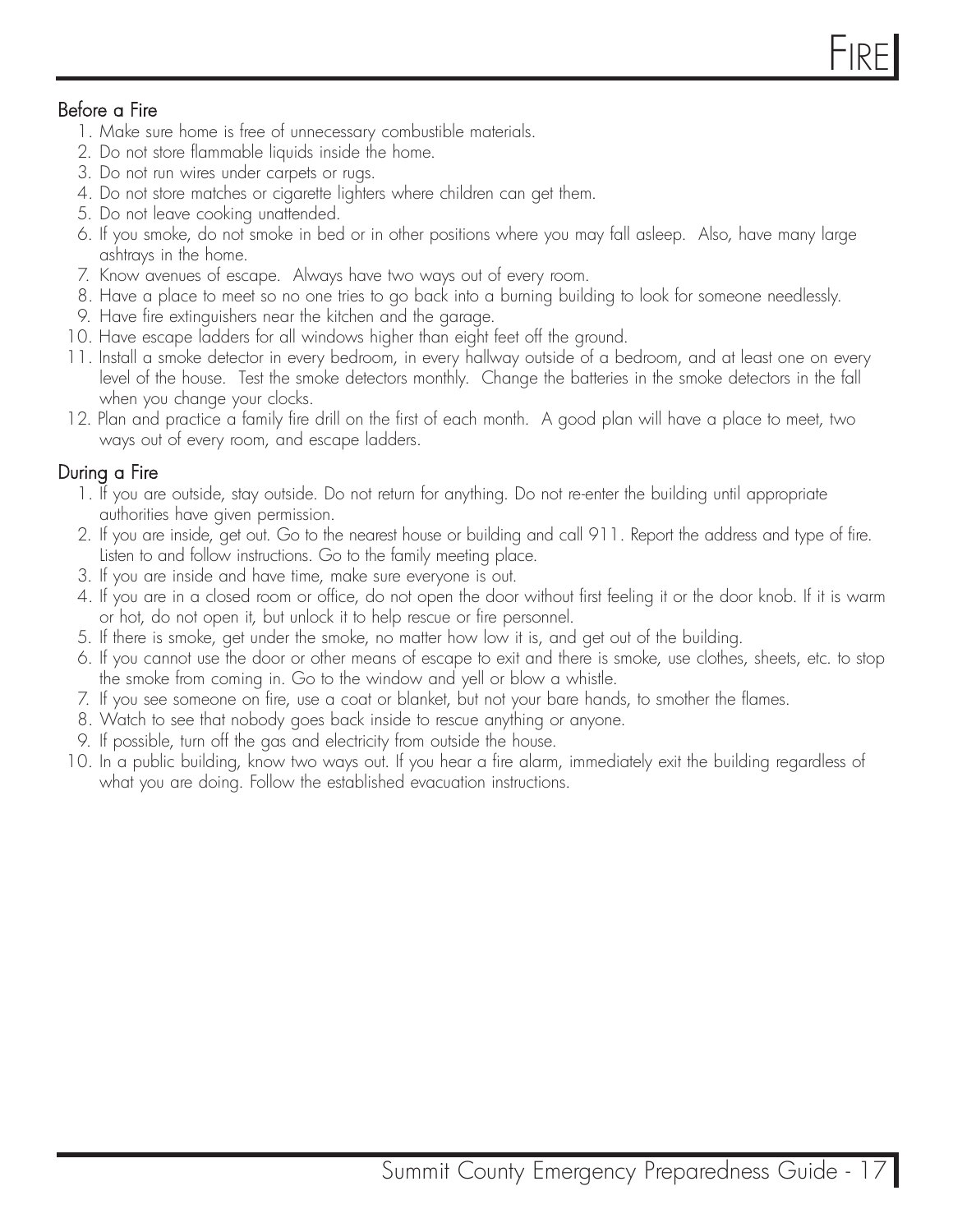#### Home Electrical Circuits

- 1. Familiarize yourself with the location of the electrical breaker panel.
- 2. Turn off breakers for areas of concern.
- 3. If in doubt, shut off main breaker. Check your house electrical meter. If it is on your home, there may be a main disconnect breaker next to it. If the meter is on an underground service, it may be in front of your home; but there should be a main breaker where the line enters the home.
- 4. Be sure and show others in the family where the breakers are located in case of emergency.
- 5. In case of basement flooding:
	- a. Think before stepping in any water.
	- b. A shock hazard may exist even in an inch of water.
	- c. If the electrical panel is upstairs, shut off all circuits.
	- d. If the electrical panel is in the basement, determine whether it can be reached on DRY ground. If not, shut off the main breaker.

#### Before a Power Outage

- 1. Learn location of fuse box or circuit breaker.
- 2. Store candles, flashlights and extra batteries in convenient places.
- 3. Have food and water supplies on hand.
- 4. Know the locations of all camping equipment: stove, lantern, sleeping bags. Make sure equipment is operational and that you know how to use it. Use camping equipment requiring gasoline, propane, white fuel, Coleman fuel or charcoal briquettes outside only.
- 5. Keep refrigerator well defrosted.

#### During the Power Outage

- 1. Unplug all your appliances and electronic equipment. A power surge could ruin appliances when power is restored.
- 2. Turn off all but one light switch.
- 3. Open refrigerator door only to take food out, close as quickly as possible.
- 4. Use camping equipment outside, six feet away from everything. Use only a fireplace, properly installed wood stove or a new-style kerosene heater in a safe area with fresh outside air coming into area.
- 5. Report any downed lines.
- 6. Do not allow children to carry lanterns, candles or fuel.

#### After the Power Outage

- 1. When power is restored, plug in appliances one by one, waiting a few minutes between each one. This will prevent overloading the system.
- 2. Be patient. Energy may first be restored to police and fire departments and hospitals.
- 3. Examine your frozen food. If it still contains ice crystal, it may be refrozen. If meat is off-color or has an odd odor, throw it away.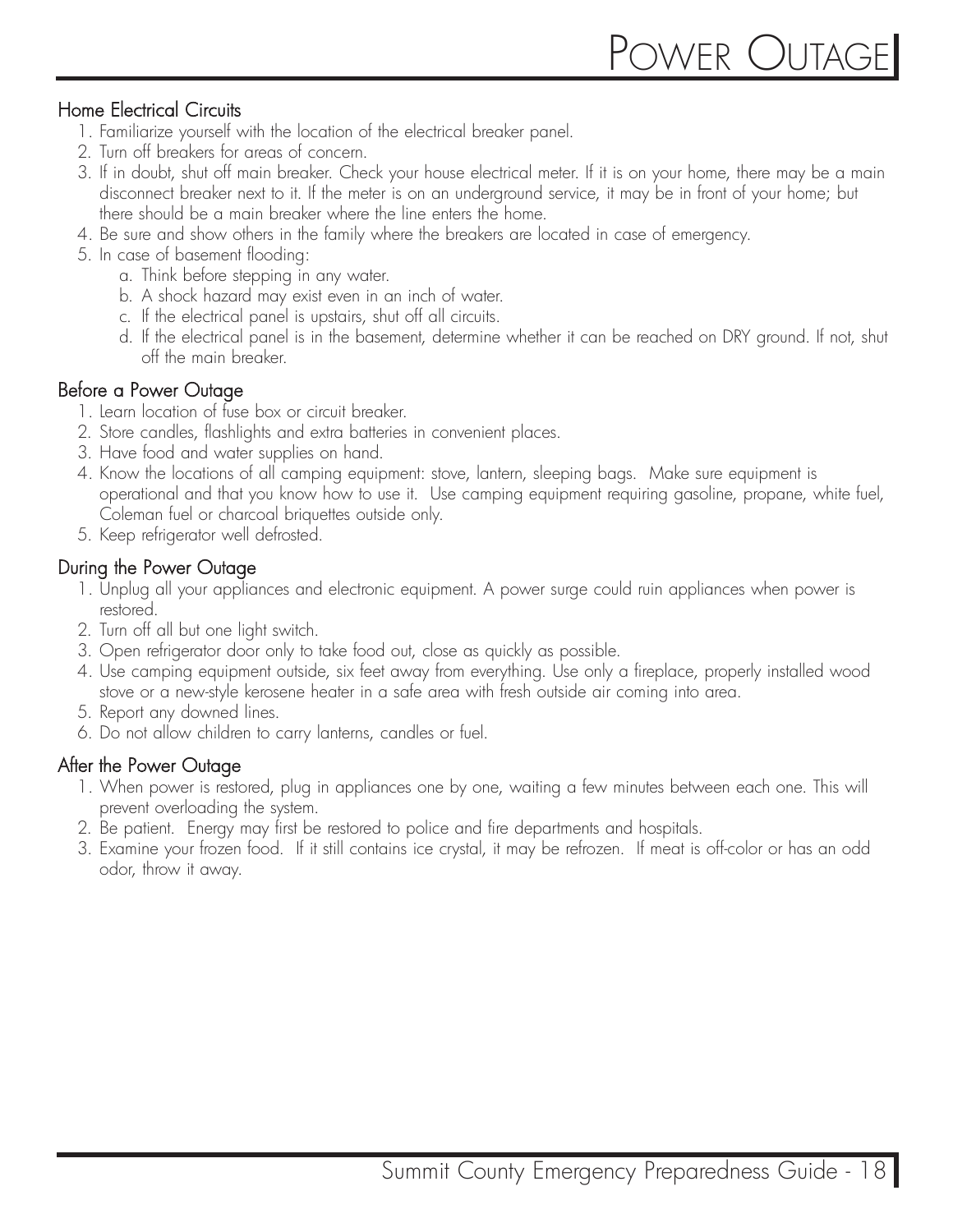#### If There is an Explosion

- Take shelter against your desk or a sturdy table.
- Exit the building ASAP.
- Do not use elevators.
- Check for fire and other hazards.
- Take your emergency supply kit if time allows.

#### If There is a Fire

- Exit the building ASAP.
- Crawl low if there is smoke
- Use a wet cloth, if possible, to cover your nose and mouth.
- Use the back of your hand to feel the upper, lower, and middle parts of closed doors.
- If the door is not hot, brace yourself against it and open slowly.
- If the door is hot, do not open it. Look for another way out.
- Do not use elevators
- If you catch fire, do not run. Stop-drop-and-roll to put out the fire.
- If you are at home, go to a previously designated meeting place.
- Account for your family members and carefully supervise small children.
- Never go back into a burning building.

#### If You Are Trapped in Debris

- If possible, use a flashlight to signal your location to rescuers.
- Avoid unnecessary movement so that you don't kick up dust.
- Cover your nose and mouth with anything you have on hand. (Dense-weave cotton material can act as a good filter. Try to breathe through the material.)
- Tap on a pipe or wall so that rescuers can hear where you are.
- If possible, use a whistle to signal rescuers.
- Shout only as a last resort. Shouting can cause a person to inhale dangerous amounts of dust.

### HAZARDOUS MATERIALS INCIDENTS

#### Before an Incident

- Be prepared to evacuate. An evacuation could last for a few hours or several days.
- Be prepared to shelter-in-place.

#### During an Incident

- Stay away from the incident to minimize the risk of contamination.
- Remain uphill and upwind from the source of the hazardous materials.
- If asked to evacuate your home, do so immediately.
- Shelter-in-place if requested to stay indoors.
- Schools may institute shelter-in-place procedures if there is a hazardous materials incident. If so, you will probably not be able to drive to the school to pick up your children. Follow the directions of your local emergency officials.
- Avoid contact with spilled liquids, air-borne mists or condensed solid chemical deposits.

#### After an Incident

- Do not return home until you are told it is safe.
- When you get home, open windows, vents and turn on fans to ventilate your house.
- Find out from local authorities how to clean up your land and property.
- Report any lingering vapors or hazards.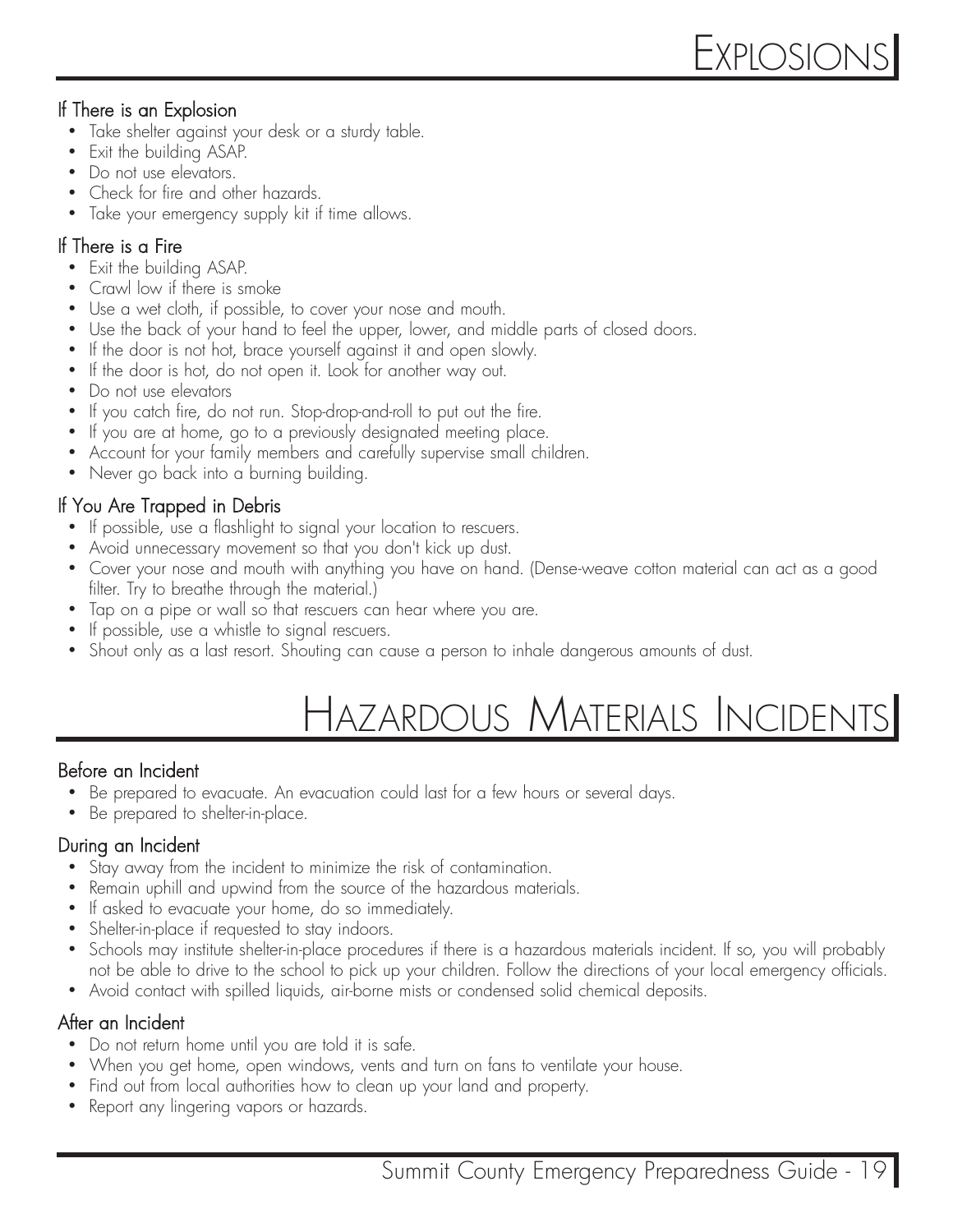#### Before a Household Chemical Emergency

- Buy only as much of a chemical as you think you will use.
- Keep products containing hazardous materials in their original containers and never remove the labels unless the container is corroding.
- Never store hazardous products in food containers.
- Never mix household hazardous chemicals or waste with other products.

#### Take the following precautions to prevent and respond to accidents:

- Follow the manufacturer's instructions for the proper use of the household chemical.
- Never smoke while using household chemicals.
- Never use hair spray, cleaning solutions, paint products, or pesticides near an open flame.
- Clean up any chemical spill immediately. Use rags to clean up the spill. Wear gloves and eye protection. Allow the fumes in the rags to evaporate outdoors, then dispose of the rags by wrapping them in a newspaper and placing them in a sealed plastic bag in your trash can.
- Dispose of hazardous materials correctly. Take household hazardous waste to a local collection program.

#### During a household chemical emergency, be prepared to seek medical assistance:

• Call Poison Control at 1-800-222-1222 and follow directions.

#### If there is a danger of fire or explosion:

- Get out of the residence immediately. Do not waste time collecting items or calling the fire department when you are in danger. Call the fire department from outside (a cellular phone or a neighbor's phone) once you are safely away from danger.
- Stay upwind and away from the residence to avoid breathing toxic fumes.

#### If someone has been exposed to a household chemical:

- Find any containers of the substance that are readily available in order to provide requested information. Call emergency medical services.
- Follow the emergency operator or dispatcher's first aid instructions carefully. The first aid advice found on containers may be out of date or inappropriate. Do not give anything by mouth unless advised to do so by a medical professional.

Discard clothing that may have been contaminated. Some chemicals may not wash out completely.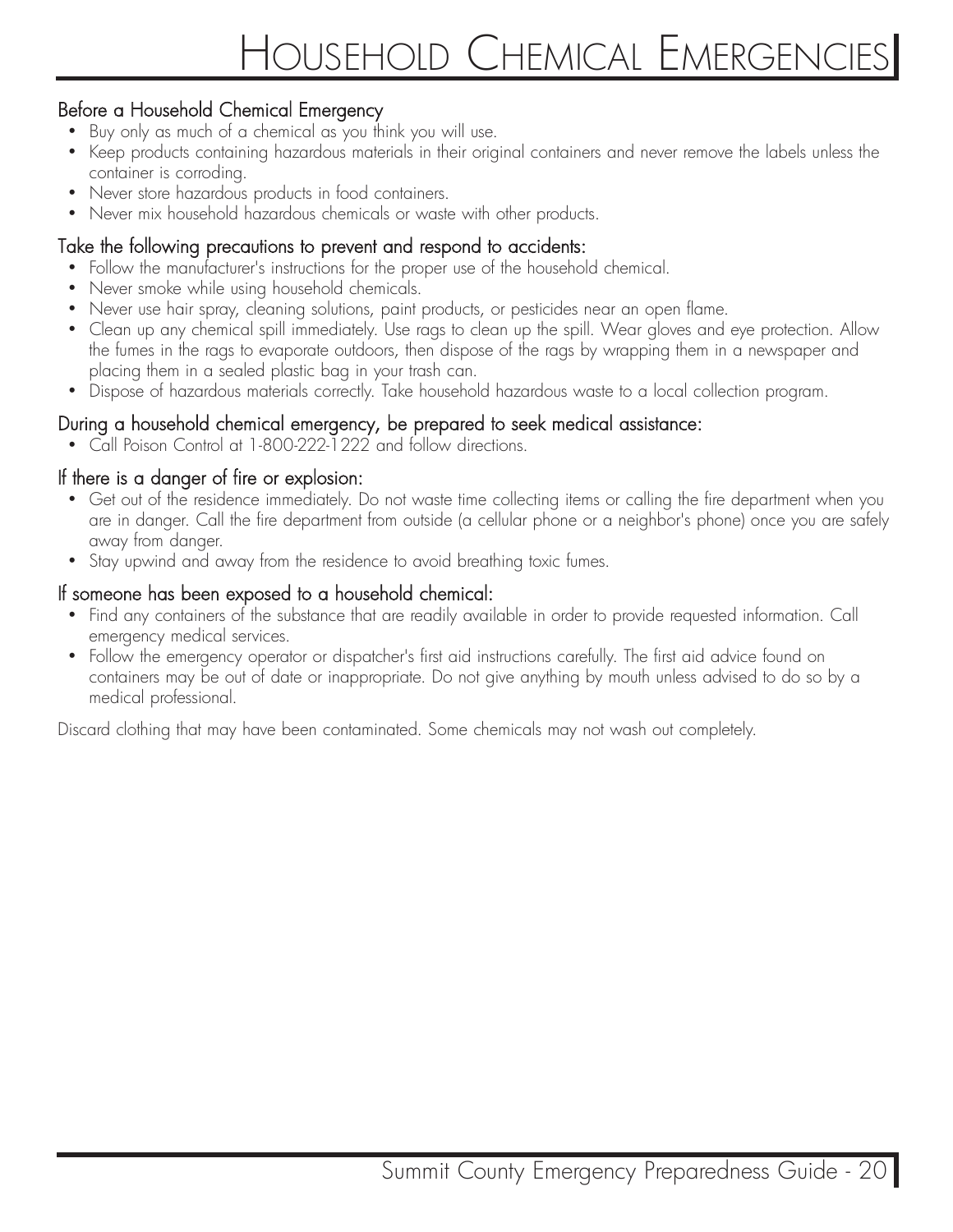### NUCLEAR EMERGENCY

#### During a Nuclear Emergency

- If you have advanced warning, take your 72-Hour kit and go to an approved shelter or your basement. Huddle close to the floor and as near to a wall as possible. Get under a table for protection from falling objects.
- DO NOT attempt to evacuate your shelter until advised.
- If you see a nuclear flash and feel sudden heat, take cover INSTANTLY, within one to two seconds. Drop to the ground and curl up tightly, covering as many parts of your body as possible. Go to a shelter once the heat and blast effects have cleared.
- Never look at the light of a nuclear explosion.

#### After a Nuclear Emergency

- Take cover in an underground shelter, basement, etc.
- Remove contaminated clothing.
- Wash yourself thoroughly with soap and water. Wash your head and nose hairs especially well.
- If source of radiation is known and travel advisable, travel in the opposite direction and go up wind from radiation.
- Remain in protective shelter for three days. Limit your exposure to contaminated areas.
- If someone needs radiation sickness treatment, keep the victim calm, give emotional support and plenty of fluids.
- Wipe food and water containers with a clean cloth to remove particles of fallout, which resemble sand or salt.

### TERRORISM

#### Preparing for Terrorism

- Wherever you are, be aware of your surroundings. The very nature of terrorism suggests there may be little or no warning.
- Take precautions when traveling. Be aware of conspicuous or unusual behavior. Do not accept packages from strangers. Do not leave luggage unattended. Unusual behavior, suspicious packages and strange devices should be promptly reported to the police or security personnel.
- Do not be afraid to move or leave if you feel uncomfortable or if something does not seem right.
- Learn where emergency exits are located in buildings you frequent. Notice where exits are when you enter unfamiliar buildings. Note where staircases are located.
- Assemble a disaster supply kit at home and learn first aid.

#### Chemical Attack

Signs of a chemical attack would include many people suffering from watery eyes, choking and having trouble breathing and many sick or dead birds, fish or small animals. If you suspect a chemical attack has occurred:

- Avoid the contaminated area. Either get away from the area or shelter in place, using the option that minimizes your exposure to the chemical.
- Wash with soap and water immediately if you were exposed to a chemical.
- Seek medical attention.
- Notify local law enforcement or health authorities.

#### Biological Attack

A biological attack may not be immediately obvious. Patterns of unusual illnesses or a surge of sick people seeking medical treatment may be the first sign of an attack. If you believe there has been a suspicious release of biological substances:

- Quickly get away from the area.
- Cover your mouth and nose with layers of fabric, such as a t-shirt or towel.
- Wash with soap and water.
- Contact local law enforcement or health authorities.

The CDC has listed the following agents as Category A agents, meaning they pose the greatest potential public health threat: anthrax, botulism, plague, smallpox, tularemia and viral hemorrhagic fevers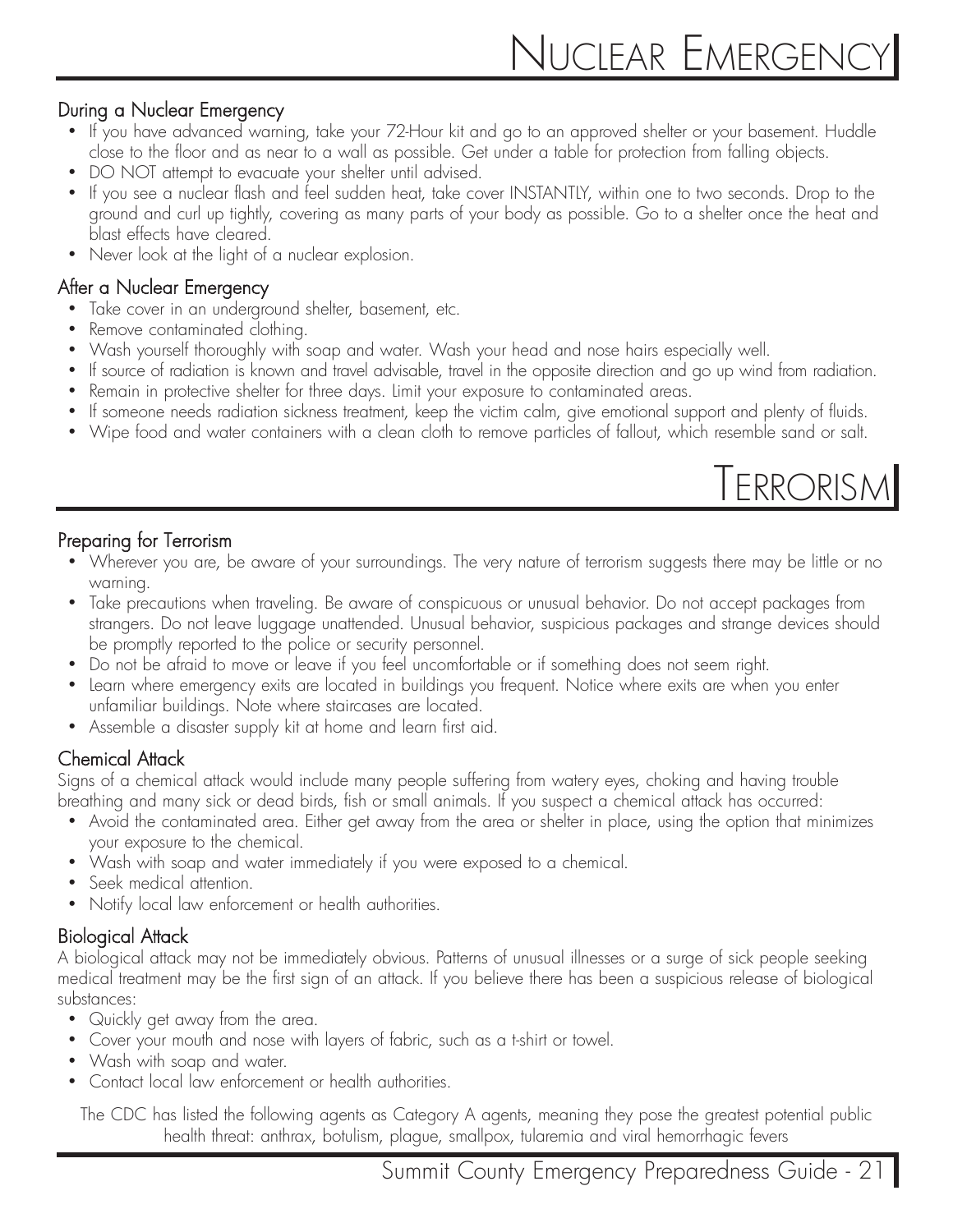## PANDEMIC INFLUENZA

A pandemic is a worldwide disease outbreak. An influenza pandemic occurs when a new "Influenza A" virus emerges and there is little or no immunity in humans. A pandemic influenza virus causes serious illness and then spreads easily from person-to-person. It could be mild, moderate or very severe, even leading to death. The Federal Government, State of Utah and the Summit County Health Department are taking steps to prepare for and respond to an influenza pandemic.

If a pandemic occurs, it is likely to last several months or possibly even longer. A widespread outbreak of influenza could require temporary changes in many areas of society, such as schools, work, transportation and other public services. Social distancing measures could be implemented where public gatherings such as sporting events, church meetings and others would be closed to prevent further spread of the disease. An informed and prepared public can take appropriate actions to decrease their risk during a pandemic. To be prepared for such an emergency, the Summit County Health Department encourages individuals and families to:

- Adopt work/school procedures that encourage sick employees/students to stay home. Anticipate how to function with a significant portion of the workforce/school population absent due to illness or caring for ill family members.
- Practice good health habits, including eating a balanced diet, exercising daily, and getting sufficient rest. In addition, take common-sense steps to stop the spread of germs including frequent hand washing, covering coughs and sneezes and staying away from others as much as possible when you are sick.
- Stay informed about pandemic influenza and be prepared to respond. Consult www.pandemicflu.gov frequently for updates on national and international information on pandemic influenza.

#### Have a plan:

- Stock up on supplies for an emergency (see the list in this booklet).
- Make a list for every member of your family of the following items: Current medical problems, prescriptions (include dosages) and allergies.

#### If the disease is severe and widespread:

- You may by asked to stay home from work/school if your are sick.
- Schools, churches and public gatherings such as sporting events may be cancelled.
- Stores may be closed and food and water may be hard to find.
- Healthcare will be different than it is now. Doctors and hospitals may be overwhelmed and you may be on your own to take care of family members.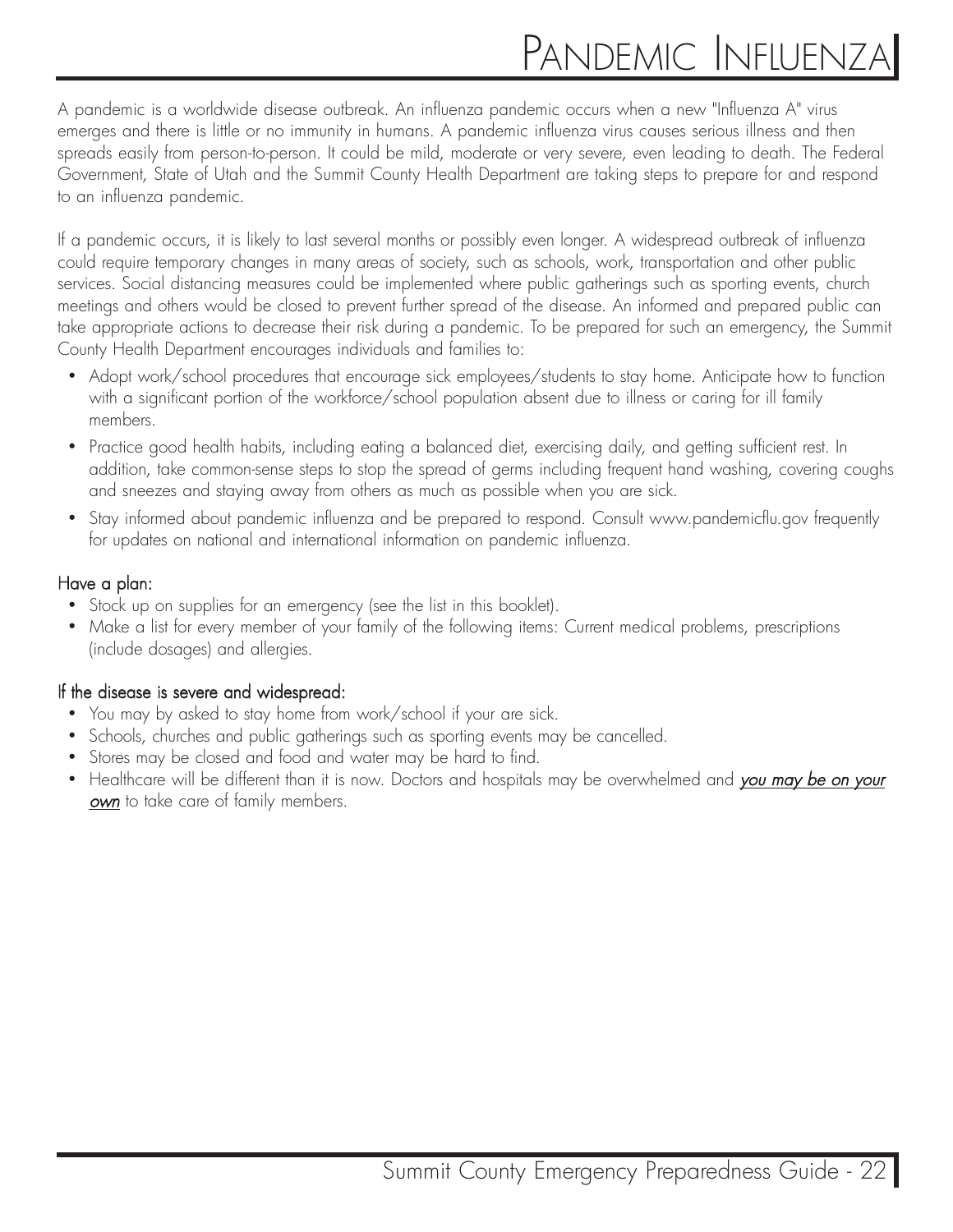### ADDITIONAL RESOURCES

#### Are You Ready? A Guide to Citizen Preparedness www.fema.gov/areyouready/

Federal Emergency Management Agency www.fema.gov

U.S. Department of Homeland Security www.ready.gov

American Red Cross www.redcross.org

National Organization on Disability www.nod.org

U.S. Department of Education

www.ed.gov

U.S. Fire Administration www.usfa.fema.gov

Centers for Disease Control and Prevention (CDC) www.cdc.gov

National Disaster Education Coalition www.disastereducation.org

Summit County Health Department www.summitcountyhealth.org

State of Utah Department of Emergency Services www.des.utah.gov

Utah Department of Health www.health.utah.gov

### COMMUNITY INFORMATION

### Schools

#### North Summit School District

| District Office 435-336-5654 |  |
|------------------------------|--|
| Elementary 435-336-2101      |  |
| Middle School 435-336-5678   |  |
| High School 435-336-5656     |  |

#### Park City School District

| District Office 435-645-5600          |  |
|---------------------------------------|--|
| Jeremy Ranch Elementary 435-645-5671  |  |
| McPolin Elementary 435-645-5630       |  |
| Parley's Park Elementary 435-645-5620 |  |
| Trailside Elementary 435-645-5680     |  |
| Ecker Hill Middle 435-645-5610        |  |
| Treasure Mtn. Middle 435-645-5640     |  |
| Park City High 435-645-5650           |  |

#### South Summit School District

|  |  |  |  |  |  |  |  | District Office 435-783-4301 |
|--|--|--|--|--|--|--|--|------------------------------|
|  |  |  |  |  |  |  |  | Elementary 435-783-4318      |
|  |  |  |  |  |  |  |  | Middle School 435-783-4341   |
|  |  |  |  |  |  |  |  | High School 435-783-4313     |

### Clinics

#### **Coalville**

Coalville Health Center . . . . . . . . . .435-336-4403

#### Kamas

#### Park City

| Park City Family Health  435-649-7640  |  |
|----------------------------------------|--|
| People's Health Center 435-615-7822    |  |
| Snow Creek Medical Center 435-655-0055 |  |
| Univ. of Utah Clinic 435-647-5740      |  |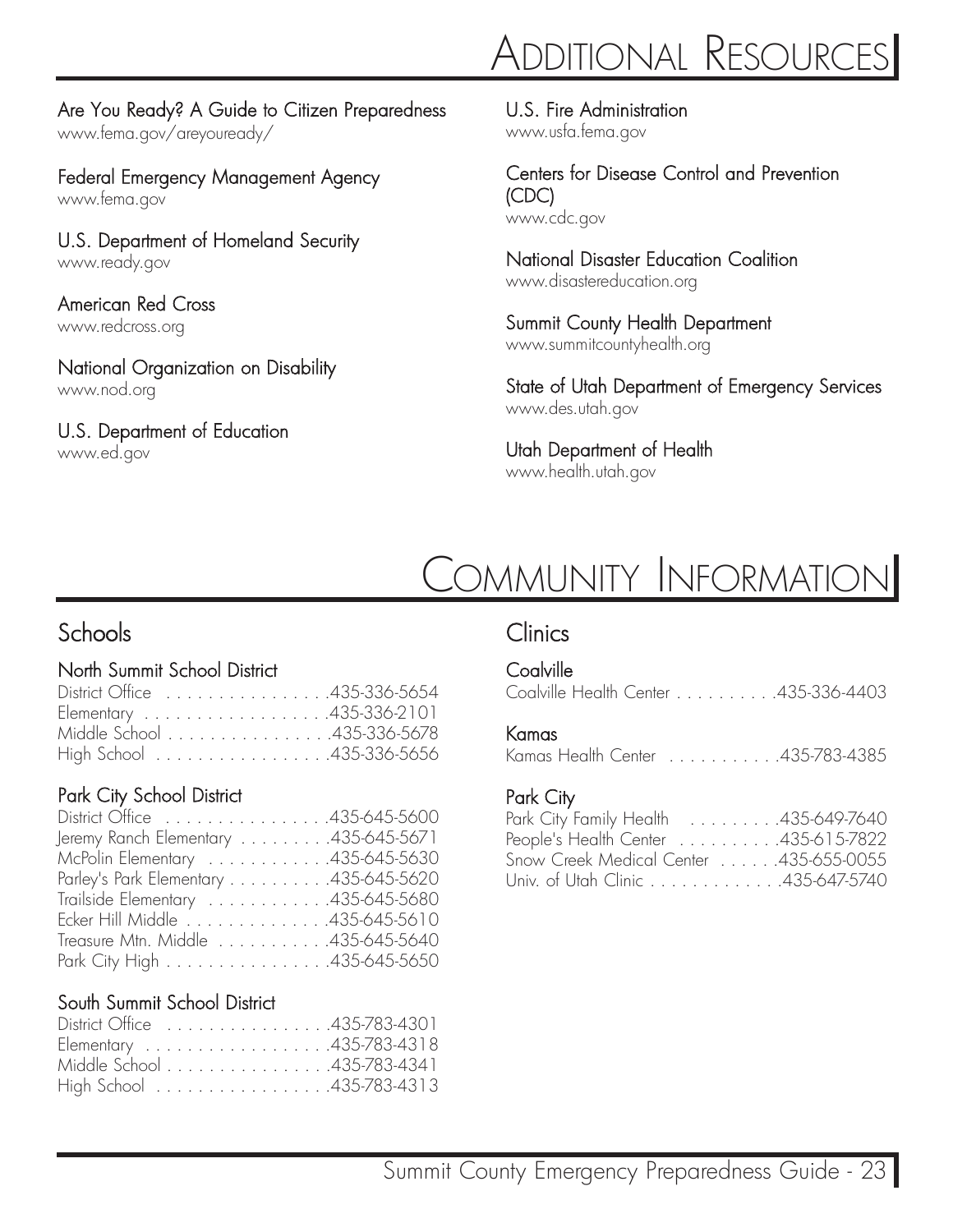### Emergency Phone Numbers

| Summit County Sheriff's Department 435-336-3500           |  |
|-----------------------------------------------------------|--|
|                                                           |  |
|                                                           |  |
|                                                           |  |
|                                                           |  |
| <b>Public Utilities</b>                                   |  |
|                                                           |  |
| Mountain Regional Water District 435-645-2555             |  |
| Snyderville Basin Water District 435-649-7993             |  |
| Blue Stakes (Call before you dig) 800-662-4111            |  |
|                                                           |  |
|                                                           |  |
| Utah Power and Light (Outages & emergencies) 877-548-3768 |  |
| Questar Gas (Gas line breaks, leaks & odors) 800-541-2824 |  |
|                                                           |  |
|                                                           |  |

### Other Important Numbers

| Health Department (Kamas) 435-783-4351 ext. 3071 |  |
|--------------------------------------------------|--|
|                                                  |  |
|                                                  |  |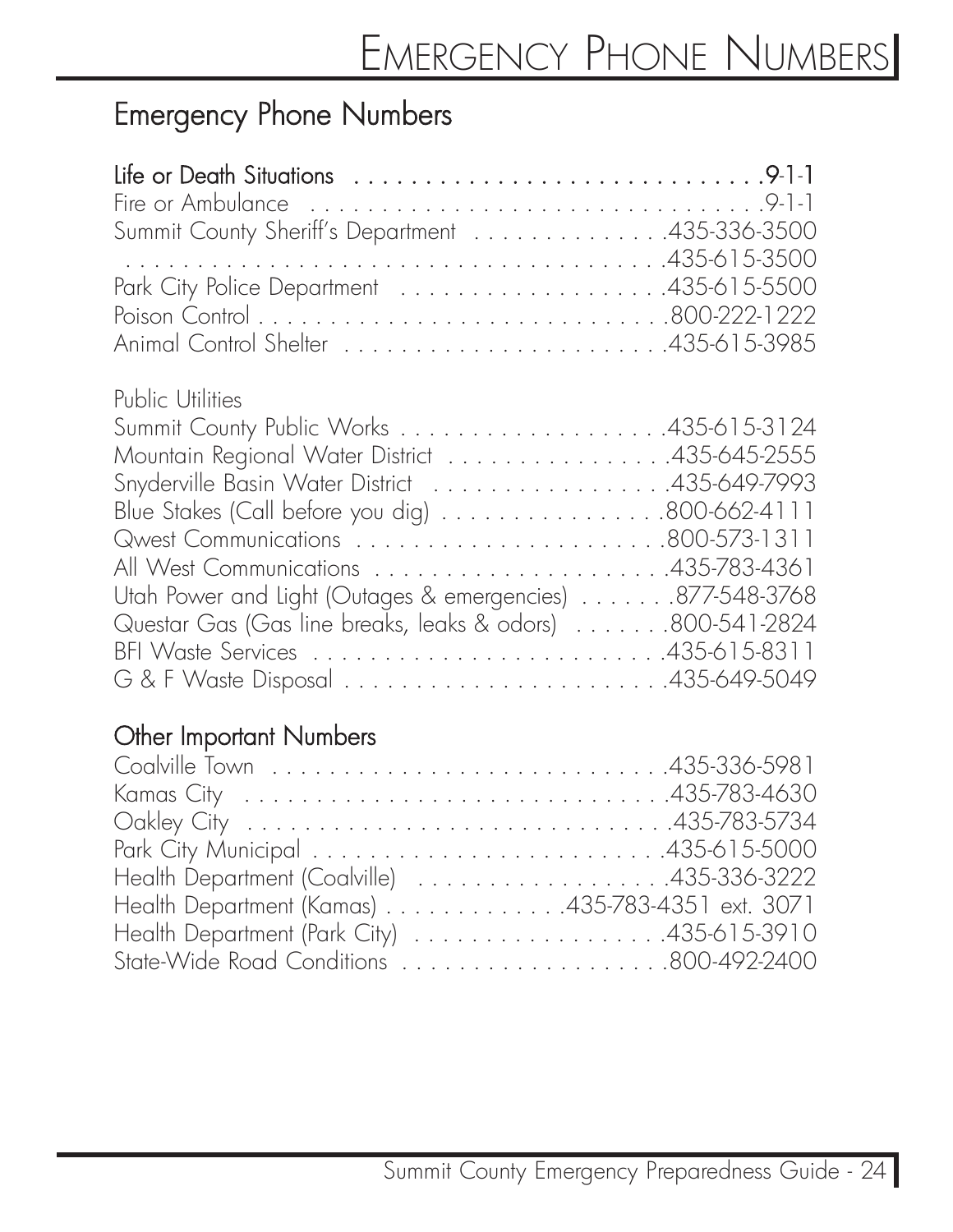## FAMILY EMERGENCY INFORMATION

### Local Emergency Numbers

| Police Emergency                |               |       | Police Non-Emergency        |
|---------------------------------|---------------|-------|-----------------------------|
| Fire Department                 |               |       | Ambulance                   |
| County Health Dept.             |               |       | County Emergency Management |
| Local Red Cross                 |               |       | Local Shelters              |
| <b>Family Members</b>           |               |       |                             |
| Name                            | Date of Birth |       | <b>Blood Type</b>           |
| Name                            | Date of Birth |       | <b>Blood</b> Type           |
| Name                            | Date of Birth |       | <b>Blood Type</b>           |
| Name                            | Date of Birth |       | <b>Blood Type</b>           |
| Name                            | Date of Birth |       | <b>Blood Type</b>           |
| Name                            | Date of Birth |       | <b>Blood</b> Type           |
| Name                            | Date of Birth |       | <b>Blood Type</b>           |
| Name                            | Date of Birth |       | Blood Type                  |
| Name                            | Date of Birth |       | <b>Blood</b> Type           |
| <b>Family Telephone Numbers</b> |               |       |                             |
| Name                            | Work          | Home  | Cell                        |
| Name                            | Work          | Home  | Cell                        |
| Name                            | Work          | Home  | Cell                        |
| Child/Adult Care                |               | Phone |                             |
| Child's School                  |               | Phone |                             |
| Child's School                  |               | Phone |                             |

Summit County Emergency Preparedness Guide - 25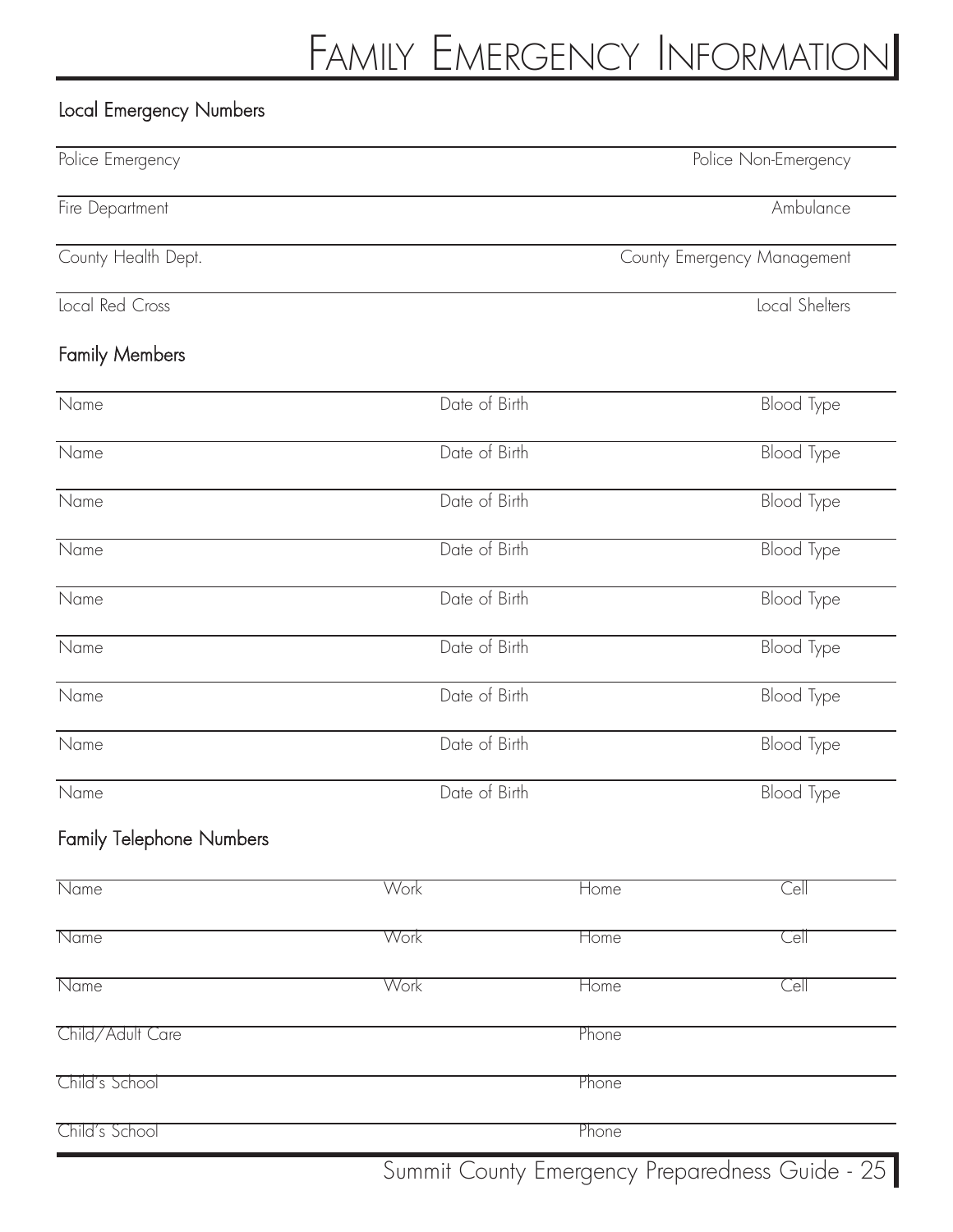### Friend's & Neighbor's Numbers

| <b>Expiration Date</b> | Agent Name        |                      | Phone       |
|------------------------|-------------------|----------------------|-------------|
| Company Name           | Coverage          | Policy Number        | Date Issued |
| <b>Expiration Date</b> | Agent Name        |                      | Phone       |
| Company Name           | Coverage          | Policy Number        | Date Issued |
| <b>Expiration Date</b> | <b>Agent Name</b> |                      | Phone       |
| Company Name           | Coverage          | <b>Policy Number</b> | Date Issued |
| Insurance Records      |                   |                      |             |
| Out-of-Town            | Phone             | Address              |             |
| Out-of-Town            | Phone             | Address              |             |
| In Hometown            | Phone             | Address              |             |
| In Hometown            | Phone             | Address              |             |
| Rally Points           |                   |                      |             |
| Name                   |                   | Phone                |             |
| Name                   |                   | Phone                |             |
| Name                   |                   | Phone                |             |
| Out-of-Town Contacts   |                   |                      |             |
| Name                   |                   | Phone                |             |
| Name                   |                   | Phone                |             |
| Name                   |                   | Phone                |             |
| Name                   |                   | Phone                |             |

Summit County Emergency Preparedness Guide - 26